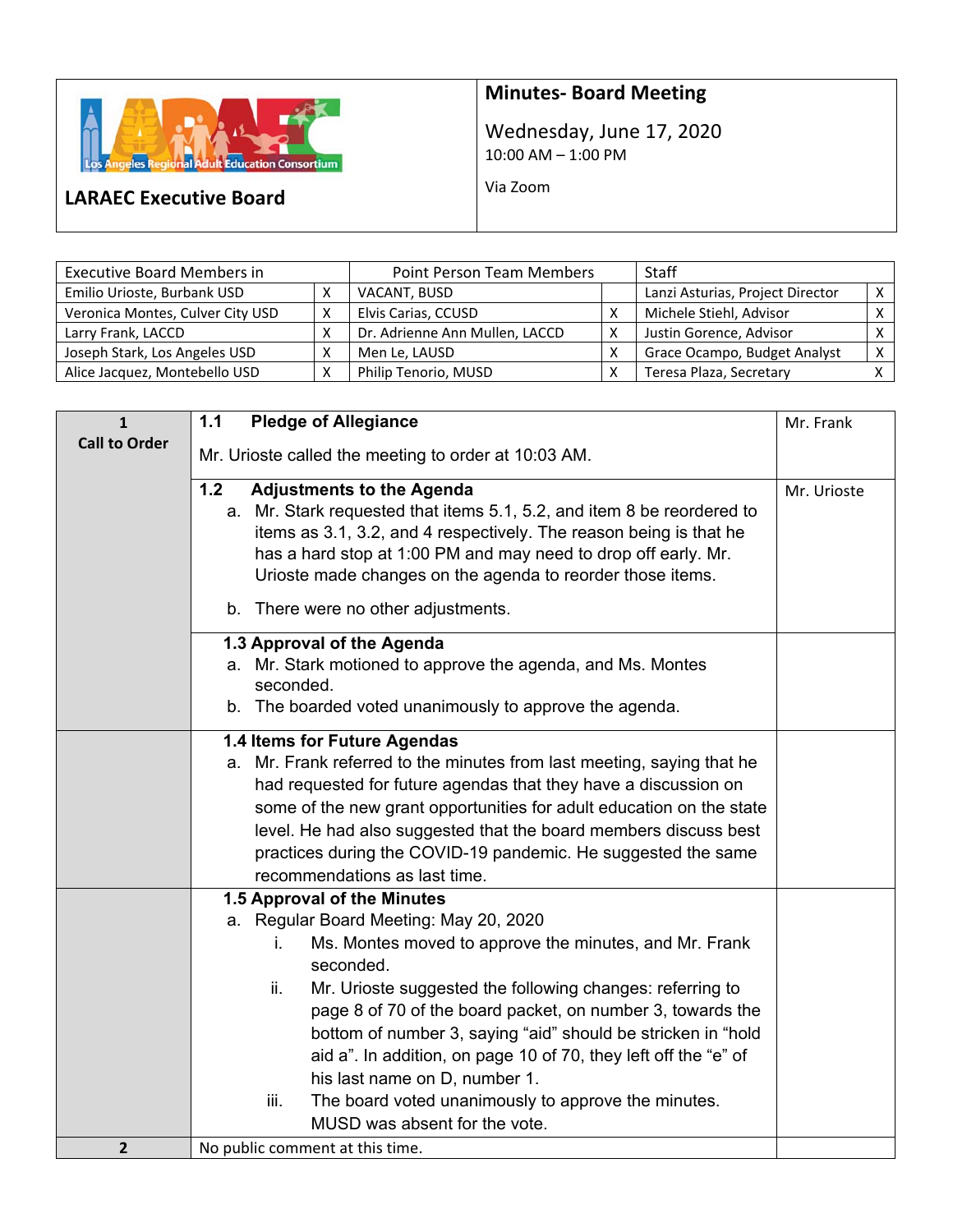| <b>Public</b>                            |                                                                                                                                                                                                                                                                                                                                                                                                                                                                                                                                                                                                                                                                                                                                                                                                                                                                                                                                                                                                                                                                                                                                                                                                                                                                                                                                                                                                                                                                                                                                                                                                                                                                                                                                                                                                                                                                                                                                                                                                                                                                                                                                                                                                                                                                                                                                                                                         |              |
|------------------------------------------|-----------------------------------------------------------------------------------------------------------------------------------------------------------------------------------------------------------------------------------------------------------------------------------------------------------------------------------------------------------------------------------------------------------------------------------------------------------------------------------------------------------------------------------------------------------------------------------------------------------------------------------------------------------------------------------------------------------------------------------------------------------------------------------------------------------------------------------------------------------------------------------------------------------------------------------------------------------------------------------------------------------------------------------------------------------------------------------------------------------------------------------------------------------------------------------------------------------------------------------------------------------------------------------------------------------------------------------------------------------------------------------------------------------------------------------------------------------------------------------------------------------------------------------------------------------------------------------------------------------------------------------------------------------------------------------------------------------------------------------------------------------------------------------------------------------------------------------------------------------------------------------------------------------------------------------------------------------------------------------------------------------------------------------------------------------------------------------------------------------------------------------------------------------------------------------------------------------------------------------------------------------------------------------------------------------------------------------------------------------------------------------------|--------------|
| <b>Comment</b>                           |                                                                                                                                                                                                                                                                                                                                                                                                                                                                                                                                                                                                                                                                                                                                                                                                                                                                                                                                                                                                                                                                                                                                                                                                                                                                                                                                                                                                                                                                                                                                                                                                                                                                                                                                                                                                                                                                                                                                                                                                                                                                                                                                                                                                                                                                                                                                                                                         |              |
| 3<br><b>Yearly Plan</b><br><b>Update</b> | Mr. Asturias asked if he could briefly give the Yearly Plan Update prior to<br>the newly ordered recognition items 3.1 and 3.2. Mr. Urioste said that he<br>could.                                                                                                                                                                                                                                                                                                                                                                                                                                                                                                                                                                                                                                                                                                                                                                                                                                                                                                                                                                                                                                                                                                                                                                                                                                                                                                                                                                                                                                                                                                                                                                                                                                                                                                                                                                                                                                                                                                                                                                                                                                                                                                                                                                                                                      | Mr. Asturias |
|                                          | Mr. Asturias explained that they have made some progress even with<br>schools in the consortium shut down. Some activities have restarted or<br>continued recently, working with the APTs to bridge with the new Yearly<br>Plan due in August.                                                                                                                                                                                                                                                                                                                                                                                                                                                                                                                                                                                                                                                                                                                                                                                                                                                                                                                                                                                                                                                                                                                                                                                                                                                                                                                                                                                                                                                                                                                                                                                                                                                                                                                                                                                                                                                                                                                                                                                                                                                                                                                                          |              |
|                                          |                                                                                                                                                                                                                                                                                                                                                                                                                                                                                                                                                                                                                                                                                                                                                                                                                                                                                                                                                                                                                                                                                                                                                                                                                                                                                                                                                                                                                                                                                                                                                                                                                                                                                                                                                                                                                                                                                                                                                                                                                                                                                                                                                                                                                                                                                                                                                                                         |              |
|                                          | <b>3.1 Service Recognition</b><br>a. Mr. Asturias explained that there are a few LARAEC members<br>transitioning into new roles, and one retiring.<br>b. Mr. Urioste is transitioning out of the role of LARAEC Board<br>President, and incoming LARAEC Board President Mr. Stark spoke<br>in recognition of Mr. Urioste's service.<br>Mr. Stark expressed gratitude for his leadership and service<br>İ.<br>as board president, saying he's had the pleasure of working<br>with Mr. Urioste for years now, both as a colleague and a<br>mentoring supervisor. He has been a valued thought-<br>partner as well. He thanked Mr. Urioste for his steady and<br>focused leadership, and for his passion and vitality around<br>the work of providing access and equity for adult learners.<br>ii.<br>Mr. Frank asked if there was opportunity for other<br>comments, and noted that while only serving on the board in<br>this permutation for the last year, he didn't realize they had<br>not really figured out the bylaws piece and the funding<br>formula. So he thanked Mr. Urioste for his steady hand in<br>leading LARAEC's work, included complicated bylaws and<br>funding work. He also complimented Mr. Urioste on work<br>that he witnessed firsthand at Burbank USD.<br>Ms. Montes thanked Mr. Urioste for his leadership this year,<br>iii.<br>and as a board member in general. She hopes he enjoys<br>his summer, and thanked him for everything he's provided<br>for this board.<br>Mr. Urioste said he is very happy that Mr. Stark will be<br>iv.<br>taking the mantle of president with a breadth of experience<br>and knowledge in adult education. He noted that Mr. Stark<br>has both the experience from a large district, but also<br>experience in a small district, Burbank.<br>1. He would like to leave today the fact that this<br>consortium is just learning what its potential years,<br>and hopes in the coming years they will grow and<br>exercise its potential.<br>2. Good work can be done with the tremendous,<br>unique resources of each member district. He thinks<br>there were three major pieces he's proud that they<br>were able to complete: one was the three-year plan;<br>one was the development of the governance<br>structure, which is a critical piece that can be utilized<br>by other consortia; and the final piece was the |              |
|                                          | funding distribution. It was good that they could all<br>come together and develop that.                                                                                                                                                                                                                                                                                                                                                                                                                                                                                                                                                                                                                                                                                                                                                                                                                                                                                                                                                                                                                                                                                                                                                                                                                                                                                                                                                                                                                                                                                                                                                                                                                                                                                                                                                                                                                                                                                                                                                                                                                                                                                                                                                                                                                                                                                                |              |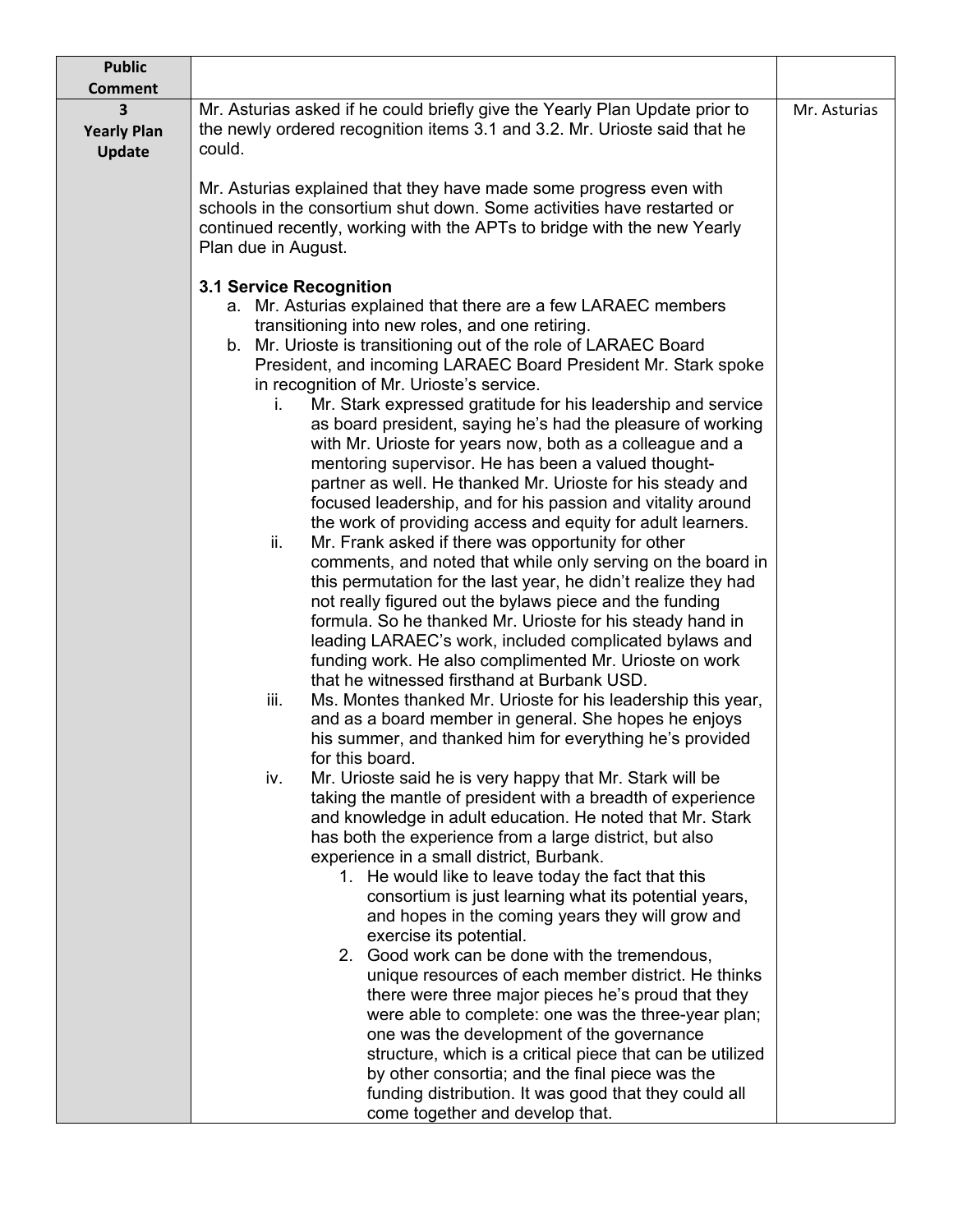|  | 3. Ms. Jacquez apologized for technical difficulties, and                                                             |  |
|--|-----------------------------------------------------------------------------------------------------------------------|--|
|  | thanked Mr. Urioste for being such a great leader                                                                     |  |
|  | and for leading by example.                                                                                           |  |
|  | c. Mr. Asturias recognized the service of Mr. Larry Frank, noting that                                                |  |
|  | this is Mr. Frank's last scheduled LARAEC meeting, as he is                                                           |  |
|  | retiring. They have appreciated Mr. Frank's positivity, cheerfulness,                                                 |  |
|  | dedication, and passion for serving the students of LARAEC.                                                           |  |
|  | Dr. Mullen said that it has been her honor to work with Mr.<br>İ.                                                     |  |
|  | Frank, thanked him, and said that his work as a community                                                             |  |
|  | advocate, in city governance, and as an educational                                                                   |  |
|  | administrator all came together to allow them to push their                                                           |  |
|  | agenda forward. He has continued to be an advocate for                                                                |  |
|  | students, especially for non-credit students, and he has                                                              |  |
|  | always been a voice in the background that has been a                                                                 |  |
|  | champion for adult ed and their students. She thinks he was                                                           |  |
|  | the perfect person to sit in this seat for LACCD and he'll<br>have hard shoes to fill.                                |  |
|  | ii.                                                                                                                   |  |
|  | Mr. Stark said that he wished Mr. Frank could stay longer<br>with the board. He had the pleasure of working with Mr   |  |
|  | Frank during the AB86 planning period, and said that Mr.                                                              |  |
|  | Frank has a gifted mind as a consummate systems thinker.                                                              |  |
|  | He thanked Mr. Frank for pushing colleagues to be bold and                                                            |  |
|  | look for opportunities, and looks forward to other                                                                    |  |
|  | opportunities to work with him and learn from him. Mr. Frank                                                          |  |
|  | returned the warm feelings.                                                                                           |  |
|  | Mr. Urioste said that they have a very divisive political<br>iii.                                                     |  |
|  | climate today, but what he's always been impressed with                                                               |  |
|  | and found that Mr. Frank mentored him about, was how he                                                               |  |
|  | conducted himself at meetings, and how they could                                                                     |  |
|  | disagree, but always keep professional. He remembers Mr.                                                              |  |
|  | Frank during challenging AB86 discussions, and remembers                                                              |  |
|  | drawing strength from him on how he represented himself                                                               |  |
|  | and his organization, and the tone he put forward.                                                                    |  |
|  | Ms. Montes thanked Mr. Frank for everything he brought to<br>iv.                                                      |  |
|  | LARAEC from the very beginning. She remembers the                                                                     |  |
|  | wealth and breadth of experience Mr. Frank brought, and                                                               |  |
|  | the way he brought forward messages from a place of                                                                   |  |
|  | passion in a way that people can hear. She thought that he                                                            |  |
|  | was the voice of reason from the community college district                                                           |  |
|  | then, and was so excited to have him back. She knew that                                                              |  |
|  | they could tackle difficult conversations with him.                                                                   |  |
|  | Ms. Jacquez said that he was a leader who was absolutely<br>v.                                                        |  |
|  | respected, and looks forward to whatever pathway he's                                                                 |  |
|  | moving to next.<br>Mr. Frank thanked the board members and described his                                              |  |
|  | vi.                                                                                                                   |  |
|  | background working with LAUSD and the City and County                                                                 |  |
|  | to build the Workforce Systems Collaborative. And in 2012<br>they saw the money becoming flexible for adult ed, which |  |
|  | was frightening. He noted that the board members                                                                      |  |
|  | represent the districts that kept their commitments to adult                                                          |  |
|  | education, and commended those districts.                                                                             |  |
|  | 1. He noted that in 2012 they did a report about the                                                                  |  |
|  | future of adult education and how to serve the needs                                                                  |  |
|  | of their students; in 2013-2014 when they started the                                                                 |  |
|  | work of adult education and LARAEC, the consultant                                                                    |  |
|  | they used Gayla was from money that Trade Tech                                                                        |  |
|  |                                                                                                                       |  |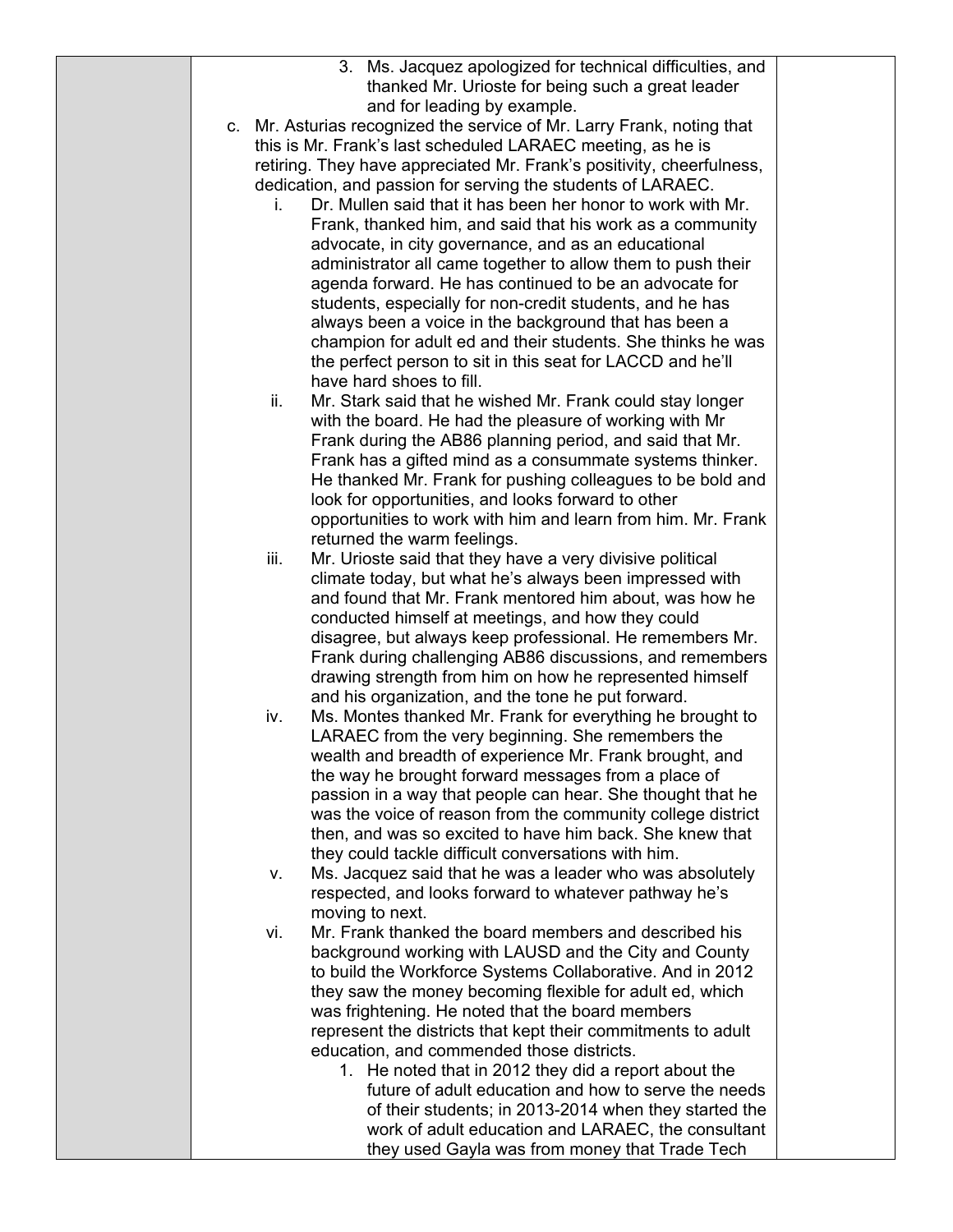|                         | had left on their contract. became a steadfast<br>believer in the work of LARAEC.                           |  |
|-------------------------|-------------------------------------------------------------------------------------------------------------|--|
|                         | 2. So he is back for this year as an administrator, but                                                     |  |
|                         | he spent this last 7th year at the district helping to try                                                  |  |
|                         | to put together a division of workforce and resource                                                        |  |
|                         | development at the district office.                                                                         |  |
|                         | 3. He noted that his son just graduated from UC Santa                                                       |  |
|                         | Cruz, the same time that Mr. Frank is "graduating".                                                         |  |
|                         | He will still have to work part-time but he wants to                                                        |  |
|                         | work parttime, and will be taking a position at the                                                         |  |
|                         | UCLA labor center. It's work he loves, and they are                                                         |  |
|                         | doing a big DREAM summer coming up.                                                                         |  |
|                         | 4. He will be returning to things that are deep personal                                                    |  |
|                         | passion projects for him. He believes ust as other                                                          |  |
|                         | districts believe that they are stronger together. He                                                       |  |
|                         | doesn't believe they've tapped the full potential of                                                        |  |
|                         | their strength, and it would be a profound thing for                                                        |  |
|                         | them to put forward a face to the world concentrating                                                       |  |
|                         | on reentry, since a lot of it is in terms of the work                                                       |  |
|                         | they already do.                                                                                            |  |
|                         | 5. Finally, on the next board agenda, there will be an                                                      |  |
|                         | item appointing the Vice Chancellor of Educational                                                          |  |
|                         | Programs and Institutional Effectiveness Dr. Ryan                                                           |  |
|                         | Cornner as the next board member representing                                                               |  |
|                         | LACCD. He is a value-driven leader; Dr. Mullen was                                                          |  |
|                         | given the opportunity to step up, but felt she could                                                        |  |
|                         | make her biggest contribution as a point person. Mr.                                                        |  |
|                         | Frank thinks Dr. Cornner will be an amazing voice                                                           |  |
|                         | and a collaborative leader, and added that he is the                                                        |  |
|                         | person who pulled together the LA College Promise<br>with LAUSD.                                            |  |
|                         | 3.2 LARAEC Board presidency transition to Mr. Joseph Stark                                                  |  |
|                         | effective July 1, 2020                                                                                      |  |
|                         | a. Mr. Asturias officially welcomed Mr. Stark as the next LARAEC                                            |  |
|                         | board president. He will officially first preside as president on July                                      |  |
|                         | 15, 2020.                                                                                                   |  |
|                         | Mr. Frank commented that one of his biggest sadnesses is<br>L.                                              |  |
|                         | not being able to work with Mr. Stark as president. He has                                                  |  |
|                         | great confidence in Mr. Stark, and noted that this is an                                                    |  |
|                         | important opportunity for the organization that is biggest out                                              |  |
|                         | of all of the districts to lead by unifying the rest of the                                                 |  |
|                         | districts, and one of the ways would be by finding a way                                                    |  |
|                         | forward using new grant opportunities.                                                                      |  |
|                         | 1. Mr. Stark thanked Mr. Frank and is going to see                                                          |  |
|                         | what LARAEC can do about getting him as a                                                                   |  |
|                         | consultant because of his expertise and brilliance as<br>a systems thinker, and the value he can bring as a |  |
|                         | thought partner moving forward.                                                                             |  |
| $\overline{\mathbf{4}}$ | 4 Consent Agenda                                                                                            |  |
| <b>Budget Report</b>    | a. BUSD Capital Outlay Request                                                                              |  |
| and                     | Mr. Urioste explained the nature of the capital outlay<br>ı.                                                |  |
| <b>Updates/Conse</b>    | expenditure for the installation of 6 security cameras,                                                     |  |
| nt Agenda               | already approved by the board. They realized that they                                                      |  |
|                         | missed a critical area in the main hallway.                                                                 |  |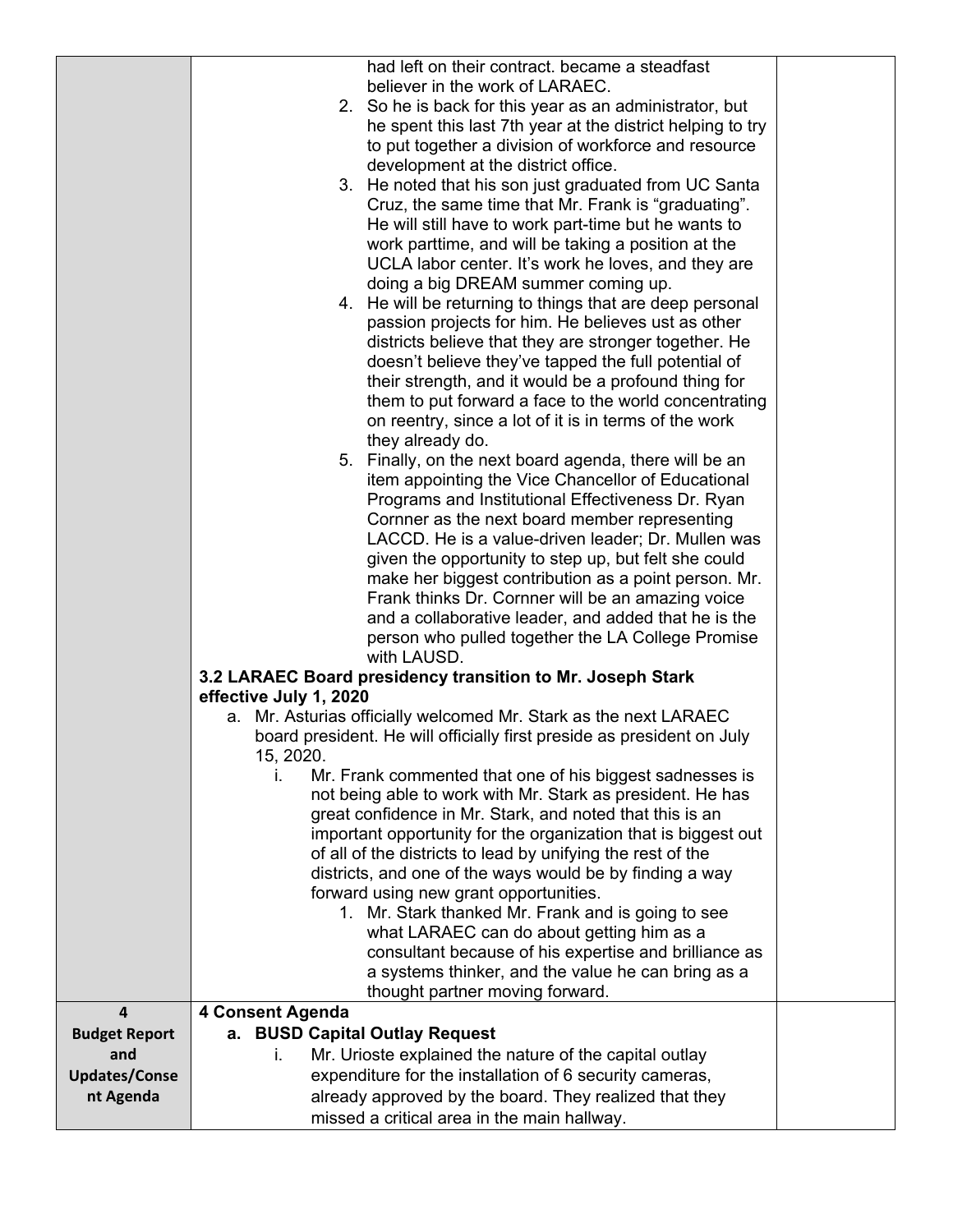| ii.                       | Mr. Asturias explained that it is the only action item they                                      |  |
|---------------------------|--------------------------------------------------------------------------------------------------|--|
|                           | have on the agenda today. No board members wanted to                                             |  |
|                           | remove the item for discussion.                                                                  |  |
| <b>CCUSD: Aye</b>         |                                                                                                  |  |
| LAUSD: Aye                |                                                                                                  |  |
| <b>LACCD: Yes</b>         |                                                                                                  |  |
| MUSD: Aye                 |                                                                                                  |  |
| <b>BUSD: Aye</b>          |                                                                                                  |  |
|                           |                                                                                                  |  |
| Consent agenda is passed. |                                                                                                  |  |
|                           | 4.1 Upcoming CAEP due dates, updates and reminders                                               |  |
|                           | a. Ms. Ocampo summarized the upcoming CAEP due dates as                                          |  |
|                           | explained in the board packet.                                                                   |  |
|                           |                                                                                                  |  |
|                           | 4.2 FY 2020 2021 Consortium Fiscal Administration Declaration<br>(CFAD)□ Based on the May Revise |  |
|                           |                                                                                                  |  |
|                           | a. Ms. Ocampo explained that they have submitted their CFAD                                      |  |
|                           | based on the May budget revision. They have also received                                        |  |
|                           | their CAEP Fund Certification memo from the CAEP office.                                         |  |
|                           | b. Basically, the letter indicates their FY 2021 CFAD has been                                   |  |
|                           | approved. The state anticipates delays in the apportionment                                      |  |
|                           | for next year. They are estimating the funds will be released                                    |  |
|                           | later in the fall.                                                                               |  |
|                           | c. The state also indicated that CAEP funds are                                                  |  |
|                           | apportionment, and are not subject to flexibilities. They can                                    |  |
|                           | only be used in the seven CAEP program areas, and must                                           |  |
|                           | have a consortium-approved regional AE plan. Consortiums                                         |  |
|                           | must follow this plan or risk reductions in funding.                                             |  |
|                           |                                                                                                  |  |
|                           | 4.3 FY 2019 20 Progress & Expense Preliminary report                                             |  |
|                           | a. Ms. Ocampo explained and summarized their Q3 Progress                                         |  |
|                           | and Expense report, with a breakdown of their budget. They                                       |  |
|                           | have submitted a budget transfer adjustment to the state to                                      |  |
|                           | transfer across different object categories, along with                                          |  |
|                           | budget adjustment rationales.                                                                    |  |
|                           | b. Ms. Ocampo also summarized LARAEC's total spending                                            |  |
|                           | and corrective action plans by district. LARAEC has met                                          |  |
|                           | their Q3 target overall for the quarter, but there were some                                     |  |
|                           | districts that did not meet their individual targets because of                                  |  |
|                           | the COVID situation.                                                                             |  |
|                           | c. Ms. Ocampo also summarized the activities of each district                                    |  |
|                           | as aligned with the Regional Comprehensive Plan.                                                 |  |
|                           |                                                                                                  |  |
|                           | 4.4 FY 2019 20 Quarterly Capital Outlay Overview                                                 |  |
|                           | <b>a.</b> Ms. Ocampo summarized the state's Capital Outlay Policy                                |  |
|                           | from the CAEP state office. She then summarized                                                  |  |
|                           | LARAEC's reported Capital Outlay expenditures and                                                |  |
|                           | budgets.                                                                                         |  |
|                           |                                                                                                  |  |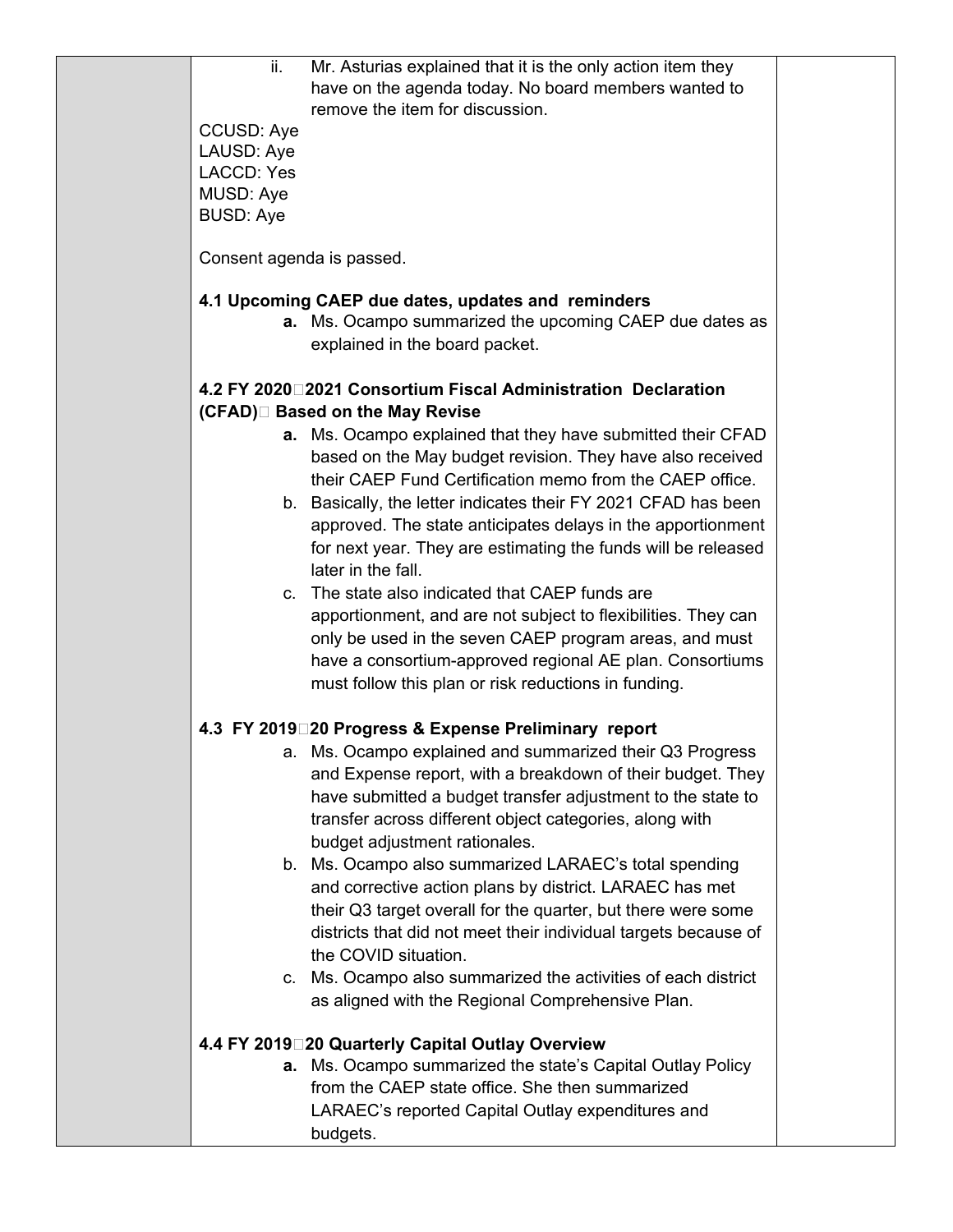| b. She then explained that as of next year, they would like to                               |  |
|----------------------------------------------------------------------------------------------|--|
| request the following:                                                                       |  |
| i. Member districts must submit their capital outlay                                         |  |
| requests in advance for consortium board approval.                                           |  |
| ii. At the beginning of each year, member districts must                                     |  |
| confirm with the LARAEC office the amount of                                                 |  |
| capital outlay budget to be carried over. The carry-                                         |  |
| over can only be used for projects that have been                                            |  |
| approved by the board. Any new capital outlay                                                |  |
| project/expenditures have to be submitted for board                                          |  |
| approval.                                                                                    |  |
| iii. The capital outlay budget should be equal to the                                        |  |
| beginning balance or carry-over plus the approved                                            |  |
| amount for the current fiscal year.                                                          |  |
| iv. They would also want to do quarterly updates for the                                     |  |
| board about Capital Outlay so that the board can                                             |  |
| have proper oversight. She asked if the board would                                          |  |
| prefer to have those updates quarterly or every six                                          |  |
| months, or if they had any suggestions.                                                      |  |
| c. Ms. Montes asked if they were reporting the expenditures                                  |  |
| twice a year. Ms. Ocampo explained that they don't give                                      |  |
| details on expenditures by member districts, and that they                                   |  |
| wanted to check if they wanted it presented on a quarterly                                   |  |
| basis or every six months.                                                                   |  |
| i. Ms. Montes said that the issue she has seen with                                          |  |
| Capital Outlay is that someone can propose an                                                |  |
| expenditure, but because of the timing, it can take                                          |  |
| forever to get things done. So she's okay with every                                         |  |
| six months because sometimes it takes a long time                                            |  |
| for things to hit or be completed.                                                           |  |
| ii. Mr. Uriote said that BUSD's example today is not a                                       |  |
| good example of that, because this was a new                                                 |  |
| expenditure. But what Ms. Montes said earlier is true                                        |  |
| in that they may have had a capital outlay<br>expenditure approved, but given how it is then |  |
| dispersed is it may not hit all at one time. He could                                        |  |
| also support the quarterly or the six months,                                                |  |
| because then each individual member district could                                           |  |
| show how much has been expended or how much                                                  |  |
| has been carried over.                                                                       |  |
| iii. Ms. Montes said that she can see the value of the                                       |  |
| quarterly reports so they can see things as they                                             |  |
| progress.                                                                                    |  |
| iv. Mr. Frank wanted to take a moment for the purpose                                        |  |
| of trust amongst the districts. He noted that one                                            |  |
| page showed a capital outlay of \$213,000 not                                                |  |
| approved by the board. So he wanted to give a little                                         |  |
| bit of quick background on that as a way of trust-                                           |  |
| building amongst LARAEC districts.                                                           |  |
|                                                                                              |  |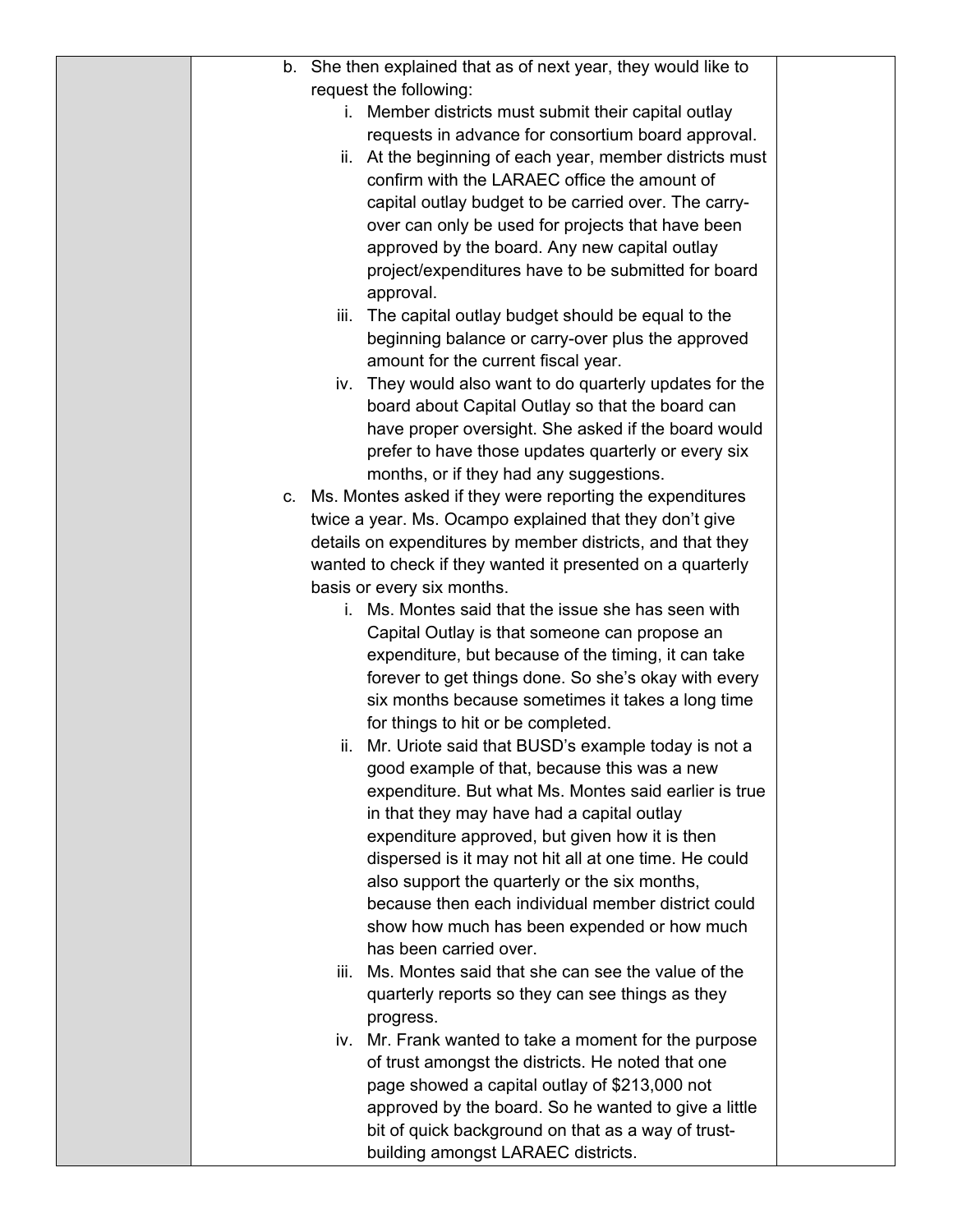| items that they classify as low value assets<br>which is anything over \$250 up to \$5000, so<br>of that \$213,000, only one item was officially<br>capital outlay. And they are working with the<br>LARAEC office to figure out how to make<br>sure the LACCD systems mesh well with the<br>rest of the systems.<br>2. He is providing this background to make sure<br>they know that LACCD is very committed to<br>the LARAEC process of capital outlays going<br>forward. The LARAEC office is very clear<br>about the different pieces of the puzzle, and<br>he is comfortable with six months.<br>v. Mr. Stark said he was comfortable with six months,<br>and asked if there was some way they can leverage<br>existing processes and timelines that they are<br>already working with, particularly around budget<br>development, which usually happens in January,<br>February, March. He thinks it's in everyone's<br>interests to be transparent about things when they<br>get into the large-value expenditures.<br>4.5 FY 2020-2021 LARAEC Office Budget<br>a. Ms. Ocampo explained that it was requested at the last board<br>meeting that they present the FY 2021 budget for the LARAEC<br>Office. She summarized the projected total revenue for LARAEC,<br>the total projected expenditures, the FY 2021 allocation, and their<br>estimated balance.<br>Mr. Urioste asked if this was included in the packet, and Mr.<br>i.<br>Asturias confirmed that it is in the packet as part of the<br>slides.<br>ii.<br>Mr. Frank asked if she was able to give a verbal<br>presentation as to how they've been able to make<br>adjustments with the challenge of the 10% cut. Mr. Asturias<br>said they could: in the past 3 years, since they were<br>incepted, the office was fortunately receiving more funding<br>than it was spending, so as a result of that, they had a<br>carryover of \$288,000. As of next year, their income was<br>reduced from \$913,000 to \$803,000. So how they propose<br>to mitigate that deficit is to use some of the carryover that<br>they had. If that is implemented, then they would still have<br>\$113,000 carryover for the following year for FY 21/22.<br>Their suggestion is to use that for continuing operations of<br>the office. They may have some possible audits they may<br>need to do in the future. To make a long answer short, they<br>are mitigating some of the shortcomings in revenue for next<br>year with the carryover balance they have been carrying. | 1. Mr. Frank explained that they have a different<br>system in the Community College District: |
|-----------------------------------------------------------------------------------------------------------------------------------------------------------------------------------------------------------------------------------------------------------------------------------------------------------------------------------------------------------------------------------------------------------------------------------------------------------------------------------------------------------------------------------------------------------------------------------------------------------------------------------------------------------------------------------------------------------------------------------------------------------------------------------------------------------------------------------------------------------------------------------------------------------------------------------------------------------------------------------------------------------------------------------------------------------------------------------------------------------------------------------------------------------------------------------------------------------------------------------------------------------------------------------------------------------------------------------------------------------------------------------------------------------------------------------------------------------------------------------------------------------------------------------------------------------------------------------------------------------------------------------------------------------------------------------------------------------------------------------------------------------------------------------------------------------------------------------------------------------------------------------------------------------------------------------------------------------------------------------------------------------------------------------------------------------------------------------------------------------------------------------------------------------------------------------------------------------------------------------------------------------------------------------------------------------------------------------------------------------------------------------------------------------------------------------------------------------------------------------------------------------------------------------|------------------------------------------------------------------------------------------------|
|-----------------------------------------------------------------------------------------------------------------------------------------------------------------------------------------------------------------------------------------------------------------------------------------------------------------------------------------------------------------------------------------------------------------------------------------------------------------------------------------------------------------------------------------------------------------------------------------------------------------------------------------------------------------------------------------------------------------------------------------------------------------------------------------------------------------------------------------------------------------------------------------------------------------------------------------------------------------------------------------------------------------------------------------------------------------------------------------------------------------------------------------------------------------------------------------------------------------------------------------------------------------------------------------------------------------------------------------------------------------------------------------------------------------------------------------------------------------------------------------------------------------------------------------------------------------------------------------------------------------------------------------------------------------------------------------------------------------------------------------------------------------------------------------------------------------------------------------------------------------------------------------------------------------------------------------------------------------------------------------------------------------------------------------------------------------------------------------------------------------------------------------------------------------------------------------------------------------------------------------------------------------------------------------------------------------------------------------------------------------------------------------------------------------------------------------------------------------------------------------------------------------------------------|------------------------------------------------------------------------------------------------|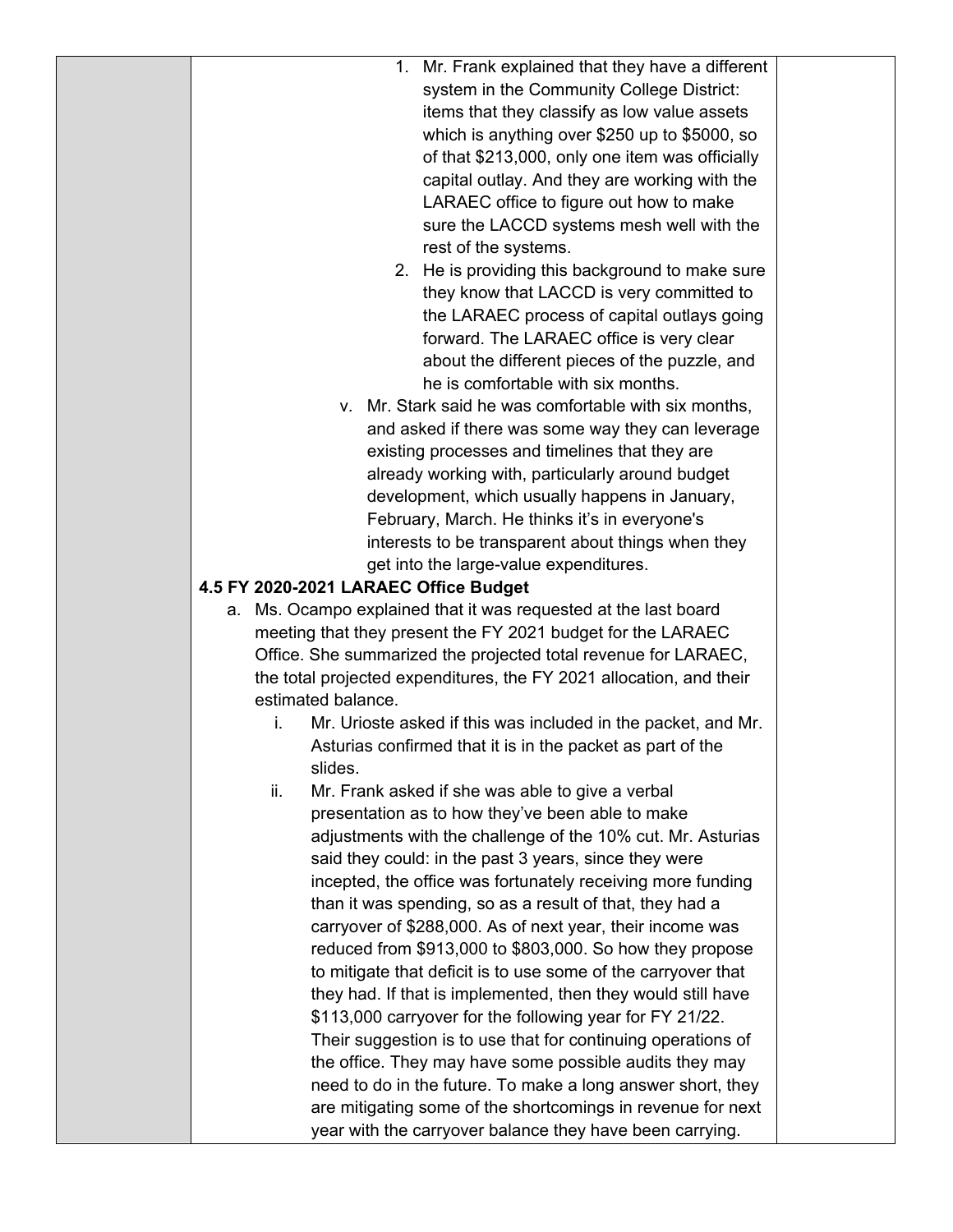|                 | iii. | Mr. Frank asked if part of the carryover is a result of not   |             |
|-----------------|------|---------------------------------------------------------------|-------------|
|                 |      | being able to do the annual conference. Mr. Asturias said     |             |
|                 |      | that that was part of the calculation, but it is an estimated |             |
|                 |      | amount at this point. They estimate there was a savings of    |             |
|                 |      | about \$80,000 from the conference.                           |             |
|                 | iv.  | Ms. Jacquez asked about the item aying the consortium will    |             |
|                 |      | send an informational email to the CAEP office to inform      |             |
|                 |      | them of the proposed expenditures. She asked if it would      |             |
|                 |      | not be of the expenditures, because they already approved     |             |
|                 |      | it, and if it was something that just LARAEC is doing. Mr.    |             |
|                 |      | Asturias clarified that it is a requirement CAEP has of all   |             |
|                 |      | consortia. They do not want the money to carry over for       |             |
|                 |      | every consortia, but they want to be informed of Capital      |             |
|                 |      | Outlay approvals.                                             |             |
|                 | V.   | Ms. Jacquez asked if it would behoove them to change          |             |
|                 |      | "proposed expenditures" to "approved expenditures". Mr.       |             |
|                 |      | ASturias clarified that it was language they received from    |             |
|                 |      | the CAEP office. But in essence, they are not really looking  |             |
|                 |      | at specific expenditures, rather the approval of Capital      |             |
|                 |      | Outlay items.                                                 |             |
|                 |      |                                                               |             |
| $\overline{7}$  |      | 7.1 Presentation of the LARAEC Innovation Awards              | Ms. Stiehl  |
| Information/Dis |      | a. Ms. Stiehl screenshared a powerpoint presenting the        | Mr. Gorence |
| cussion Items   |      | LARAEC Innovation Awards, looking back on 2019 and to         |             |
|                 |      | the present 2020 awards via socially distant Zoom             |             |
|                 |      | conferencing.                                                 |             |
|                 |      | Mr. Gorence introduced the awards, explaining the<br>i.       |             |
|                 |      | background of the cancellation of the LARAEC                  |             |
|                 |      | conference in March. Ms. Stiehl explained that the            |             |
|                 |      | innovation awards were introduced last year for the           |             |
|                 |      | first time to spotlight teams or individuals of teachers      |             |
|                 |      | and administrators and staff that go above and                |             |
|                 |      | beyond to try out new innovations and expand                  |             |
|                 |      | services for their students and the community. The            |             |
|                 |      | awards were designed to acknowledge these                     |             |
|                 |      |                                                               |             |
|                 |      | individuals and teams as well as provide a platform           |             |
|                 |      | for sharing best practices throughout the consortium          |             |
|                 |      | and throughout the state.                                     |             |
|                 |      | Ms. Stiehl acknowledged that there are many more<br>ii.       |             |
|                 |      | people doing incredible work in the field, and they           |             |
|                 |      | can't acknowledge them all but they can salute a              |             |
|                 |      | few. Mr. Gorence added that Zoom presents                     |             |
|                 |      | limitations compared to the scale of the conference,          |             |
|                 |      | but there are ways over Zoom that people can show             |             |
|                 |      | their excitement.                                             |             |
|                 |      | iii.<br>Ms. Stiehl summarized attendees' options for          |             |
|                 |      | reacting using react buttons, the chat buttons,               |             |
|                 |      | "clapping", or dancing over video.                            |             |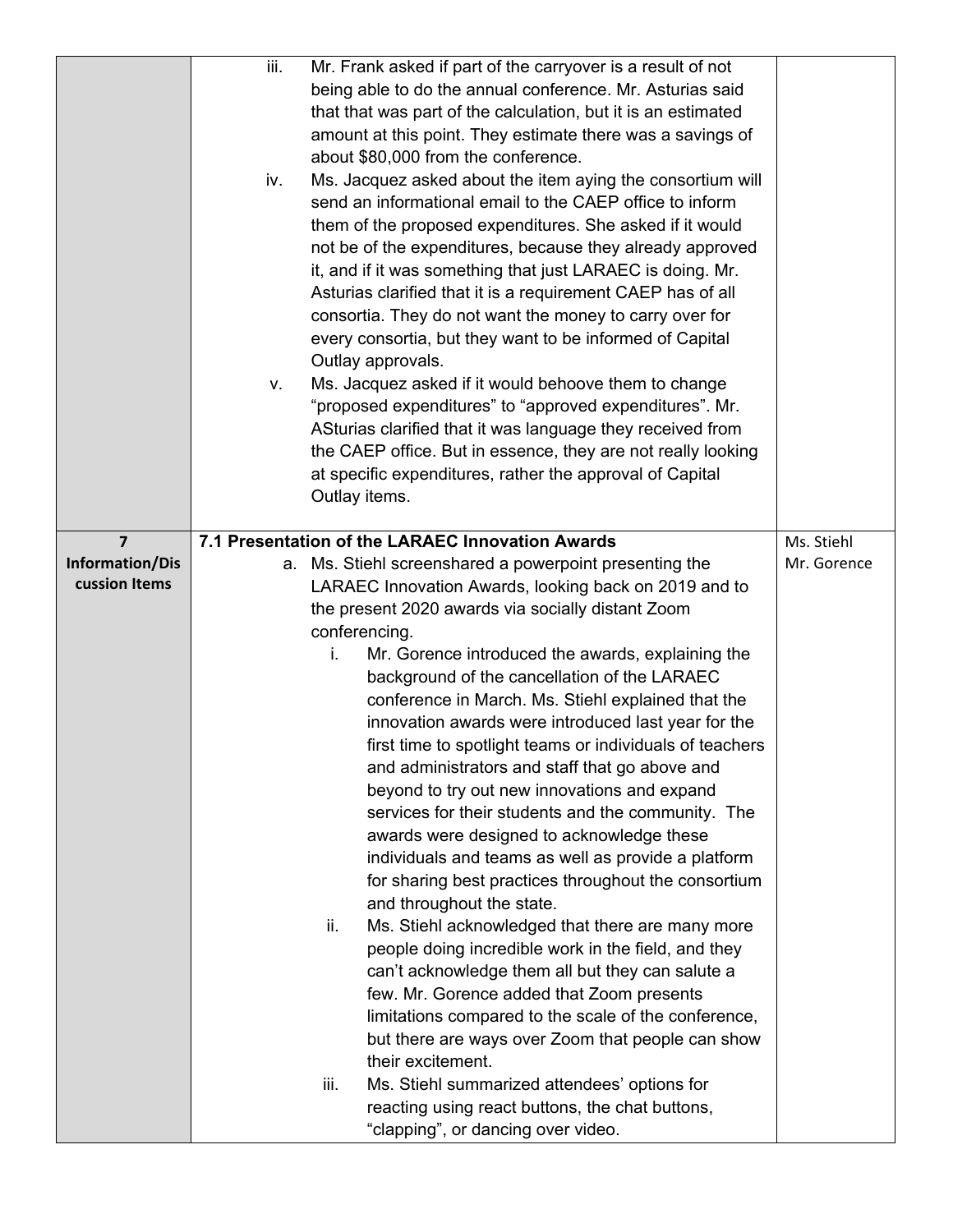| b. |       | Mr. Gorence thanked the Innovation Award Committee:           |  |
|----|-------|---------------------------------------------------------------|--|
|    |       | Fred Rivas, BUSD, Kelly Scott, CCUSD, Miranda Chavez,         |  |
|    |       | CCUSD, Imelda Perez, LACCD, Sharon Dalmage, LACCD,            |  |
|    |       | and Alejandra Salcedo, LAUSD and explained the selection      |  |
|    |       | and scoring process. Ms. Stiehl also thanked the              |  |
|    |       | administrators and co-workers of their nominees for filling   |  |
|    |       | out the nomination paperwork.                                 |  |
|    | i.    | Ms. Stiehl explained that nominees would be                   |  |
|    |       | honored by a virtual "Honorable Mentions" kioske on           |  |
|    |       | the website similar to the in-person one that would           |  |
|    |       | be used at the conference.                                    |  |
|    | ii.   | Mr. Gorence highlighted the Honorable Mentions                |  |
|    |       | and congratulated them.                                       |  |
|    |       | c. Mr. Gorence introduced the Award Recipient portion, and he |  |
|    |       | and Ms. Stiehl presented the awards:                          |  |
|    | i.    | From Burbank Adult School: "Visual Effects - Reel             |  |
|    |       | People", Jimmy Lifton                                         |  |
|    | ii.   | From LACCD District West: "College to Career                  |  |
|    |       | (C2C) Program", Danielle Sheppard, Brianne Bunch,             |  |
|    |       | Yesenia Garcia, Ebony Hallman, Angel Key, Amy                 |  |
|    |       | Gonzalez                                                      |  |
|    | iii.  | From Culver City Adult School, "ESL Cocktail Party",          |  |
|    |       | <b>Bradley Wheeler</b>                                        |  |
|    | iv.   | From LAUSD, East LA Occupational Center,                      |  |
|    |       | "Building Bridge at Puente Learning Center", Ana              |  |
|    |       | Herrera                                                       |  |
|    | v.    | From LAUSD, Eastside Learning Center, "Student                |  |
|    |       | Empowerment Conference", Myra Arredondo                       |  |
|    |       | Vanessa Sanchez, Julie Singer, Beatriz Ochoa,                 |  |
|    |       | Bertha Galvan, Ed Wu, Yetta Shavers                           |  |
|    | vi.   | From LACCD, Los Angeles City College,                         |  |
|    |       | "Innovations in Community Connections", Angel                 |  |
|    |       | Amaro                                                         |  |
|    | vii.  | From LACCD, Los Angeles Southwest College,                    |  |
|    |       | "Careers for a Cause", Allison Upstill, Courtney              |  |
|    |       | Pierce, Kirsten Swiggum, Algenia Harding, Marian              |  |
|    |       | Ruane, Laura I. Perez                                         |  |
|    | viii. | From MUSD Ford Park Adult School and Montebello               |  |
|    |       | Adult School, "Census Enumerator Preparation                  |  |
|    |       | Class (IET)", Julie Lemus, Judy McFadden, Irma                |  |
|    |       | Navarro, Karla Ramirez                                        |  |
|    | ix.   | From LAUSD North Valley Occupational Center,                  |  |
|    |       | "TAA & I-Train Contract Management", Patrick                  |  |
|    |       | Wickham, Jonathan Schaeffer, John Alvarez,                    |  |
|    |       | Refugio Rios.                                                 |  |
|    | Х.    | From LAUSD West Valley Occupational Center,                   |  |
|    |       | "Options Promise", Monica Balbuena, Laura                     |  |
|    |       | Chardiet, Steve Rosen, Brenda Vela, Sam Powers,               |  |
|    |       | Joshua David, and Martha Martinez                             |  |
|    |       |                                                               |  |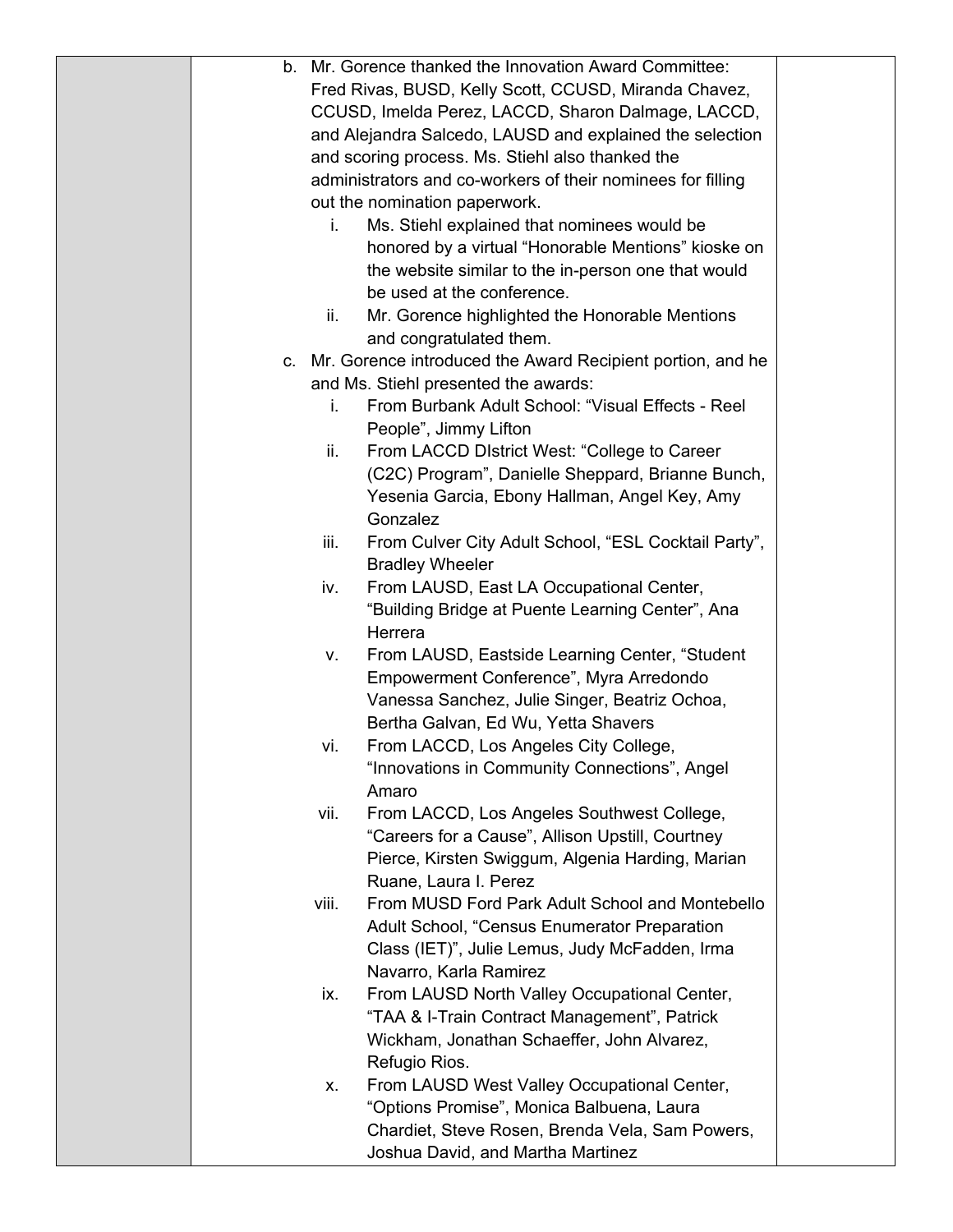|                     | xi.  | From LAUSD Los Angeles Technology Center, "TSA                                                        |  |
|---------------------|------|-------------------------------------------------------------------------------------------------------|--|
|                     |      | Security Partnership", Mark Lawrence, Carol                                                           |  |
|                     |      | Johnson, Sam Powers, Ana Martinez, Brenda Vela,                                                       |  |
|                     |      | rocelia Beard, Lane Bragg, Luz Granados, and                                                          |  |
|                     |      | Denise Becker                                                                                         |  |
|                     | xii. | From LAUSD Division of Adult and Career                                                               |  |
|                     |      | Education, "Census 2020 Campaign", Laura                                                              |  |
|                     |      | Chardiet, Karla Galleguillos, Ed McBride, Vanessa                                                     |  |
|                     |      | Little, Jose Montalvo, Pierre Giammattei, Erica                                                       |  |
|                     |      | Rosario                                                                                               |  |
|                     |      | d. Mr. Gorence congratulated all of the Innovation Award                                              |  |
|                     |      | winners for 2020, and encouraged all attendees to show                                                |  |
|                     |      | their enthusiasm and appreciation for them. They know                                                 |  |
|                     |      | there is so much ability, support, and passion for what they                                          |  |
|                     |      | do as adult educators in general. Ms. Stiehl added that they                                          |  |
|                     |      | are looking forward to all of the innovation to come during                                           |  |
|                     |      | this year and the award ceremony in 2021.                                                             |  |
|                     |      | 7.2 Eide Bailly, LLP LARAEC Enrollment Count and Procedures Final                                     |  |
| <b>Audit Update</b> |      |                                                                                                       |  |
|                     |      | a. Mr. Asturias explained that at the last board meeting it was                                       |  |
|                     |      | requested for him to contact Eide Bailly to get additional                                            |  |
|                     |      | information regarding the documentation of the findings                                               |  |
|                     |      | listed on the final report.                                                                           |  |
|                     | i.   | Mr. Asturias explained that the reply indicated that                                                  |  |
|                     |      | the suggestions they made were included in the final                                                  |  |
|                     |      | report, and the more actionable items come from                                                       |  |
|                     |      | Management. They noted that they answered board                                                       |  |
|                     |      | questions during a presentation, and indicated that                                                   |  |
|                     |      | their engagement had come to an end, and would be                                                     |  |
|                     |      | happy to work with us in an additional engagement.                                                    |  |
|                     |      | Basically, they indicated that they are no longer<br>working with LARAEC on this particular item, and |  |
|                     |      | that they have provided all of the info that they had                                                 |  |
|                     |      | to provide.                                                                                           |  |
|                     | ii.  | Mr. Asturias said that as they evaluate this report,                                                  |  |
|                     |      | there are some questions he believes are still                                                        |  |
|                     |      | outstanding, so the LARAEC office will put together                                                   |  |
|                     |      | a summary report to board members in the next                                                         |  |
|                     |      | week or so. Then he will call them individually to                                                    |  |
|                     |      | answer any questions they may have in preparation                                                     |  |
|                     |      | for a summary presentation to make at the July                                                        |  |
|                     |      | board meeting. And hopefully that will lead to                                                        |  |
|                     |      | discussion and perhaps action items in the August                                                     |  |
|                     |      | meeting.                                                                                              |  |
|                     | iii. | Ms. Montes said that it seems there are no real                                                       |  |
|                     |      | questions, since they said they are done and will not                                                 |  |
|                     |      | be providing additional information.                                                                  |  |
|                     | iv.  | Mr. Stark asked if it would be appropriate at this                                                    |  |
|                     |      | point to ask LARAEC staff to provide insight in terms                                                 |  |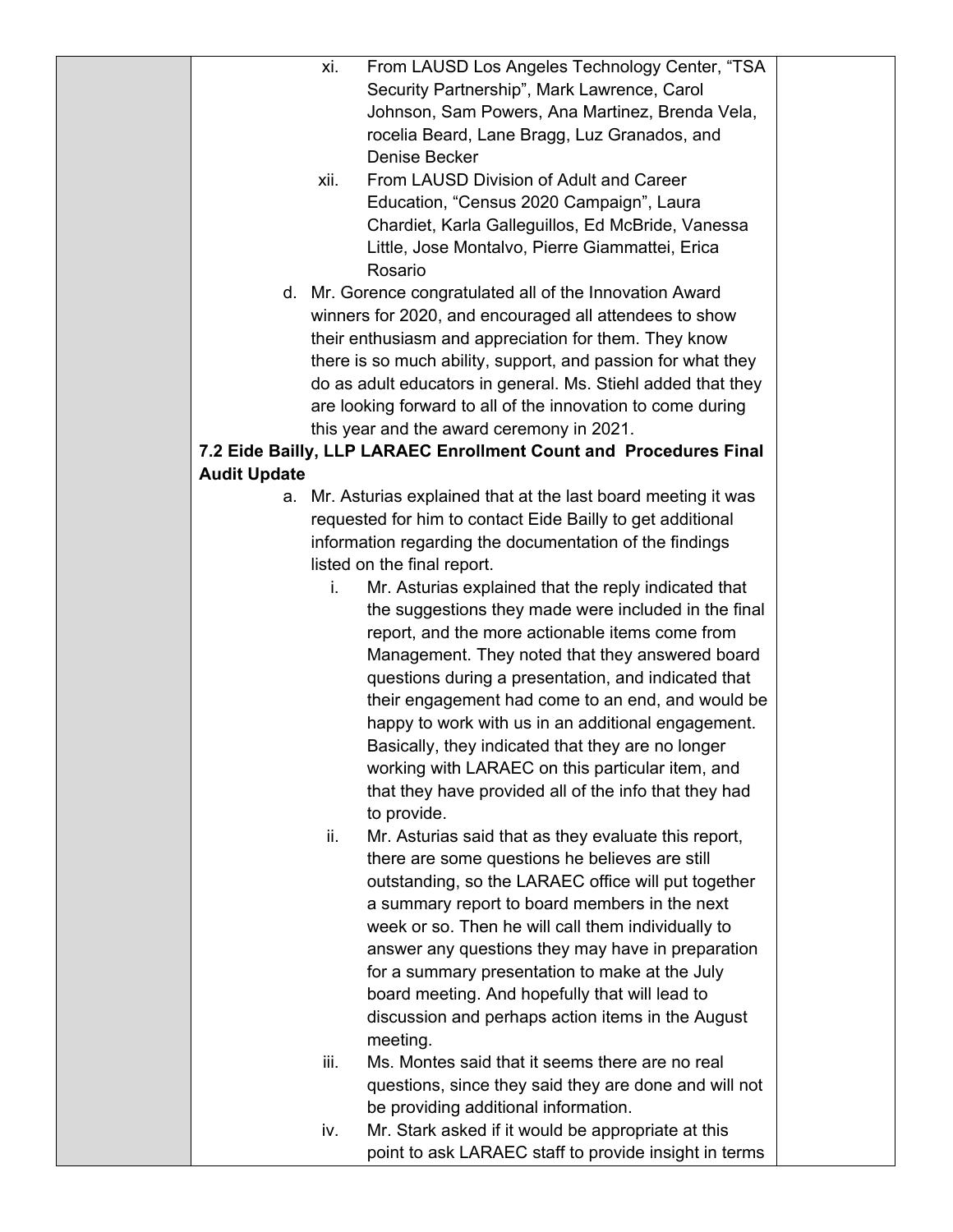of a possible recommendation one way or another. His question is where they go from here; they still have the state audit hanging over their heads, and this is a piece of resolving that once and for all. So he thinks it would be helpful getting perspective from the LARAEC office in terms of if they feel they got what they asked for, if there's anything they can take away and use to make decisions, or if they just throw it out because it didn't really do what they thought it was going to do.

- 1. Mr. Asturias said that they plan to do that, and go a step beyond to provide summary information for the board in advance. As they resume continuity on this item, they will be summarizing, providing additional context, and he will be reaching out to answer any questions that they may have offline in preparation for that. They will make it a point to be a little more focused in the management recommendations also included in the final report.
- b. Mr. Urioste said that what they got was basically a summary, but it will be interesting to see what the LARAEC Office comes up with. He thinks it would behoove them to have a discussion about some of the practices mentioned, including duplicated student counts, and about how they handle them in each individual member of the consortium. Meaning students that have more than one profile in their student information systems.
	- i. Mr. Asturias said that that was one of the findings, and Ms. Montes clarified that it was one of the items in the Management Recommendations in their report.
- c. Mr. Frank said that he was not that impressed with Eide/Bailly's work; he was not sure to what extent they feel better about Vasquez and Company's work, but letting Eide Bailly go is the appropriate thing to happen in his opinion.
	- i. Mr. Urioste said that he would not want to entertain another contract with them. He would rather consult with Mount Sac, the nearest consortium in size with them, and see if they have a recommendation for a firm LARAEC could consult with.
	- ii. Ms. Jacquez agreed that they should look elsewhere.
	- iii. Mr. Stark said that the consensus seems to be that there's not a lot of value in what's been produced by Bailly, so he can't see engaging with them any further.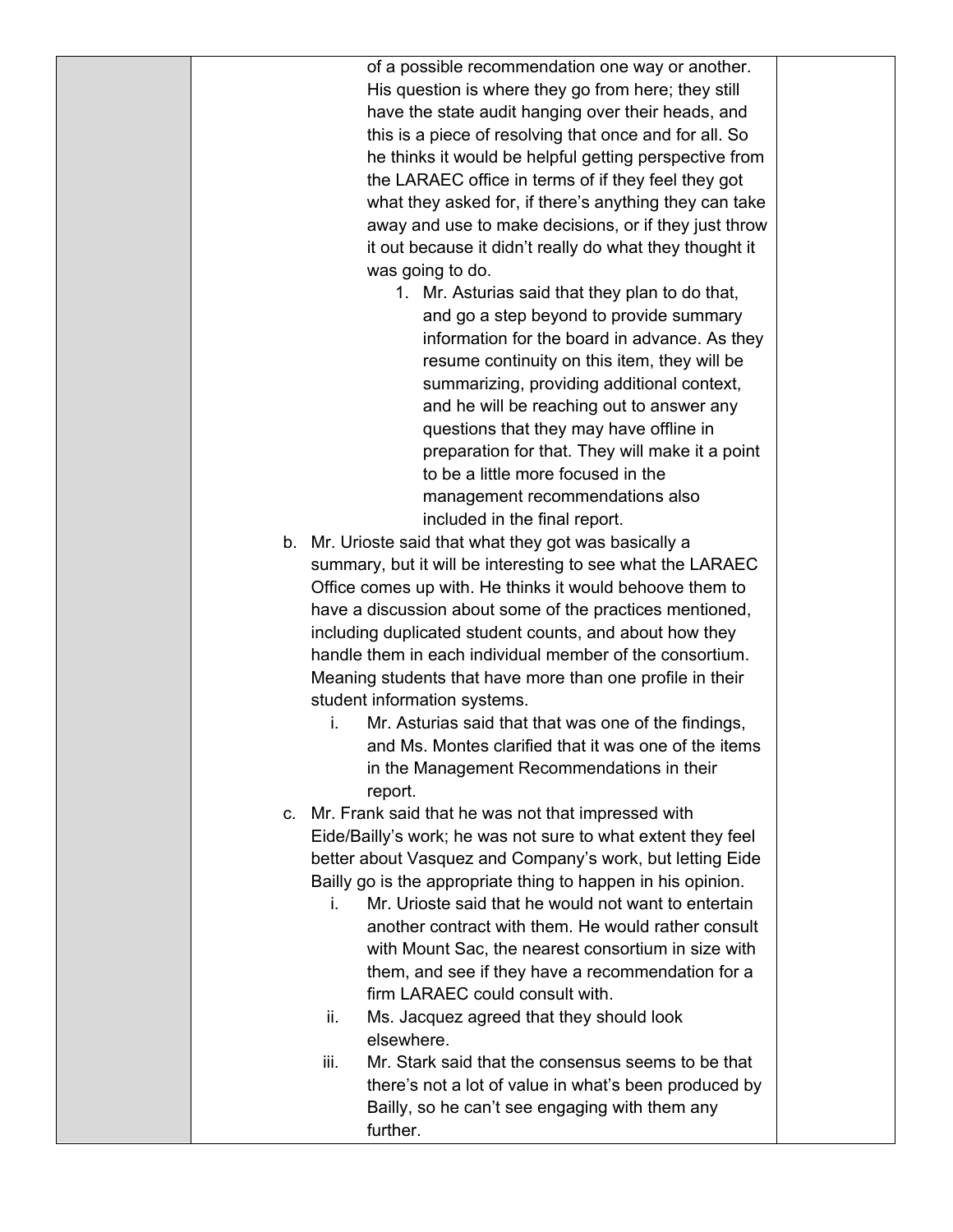| iv.                            | Mr. Frank said to give the Point Persons a chance to               |  |
|--------------------------------|--------------------------------------------------------------------|--|
|                                | engage in a conversation about that as well, if that               |  |
|                                | could be agendized. Mr. Asturias said that the PP's                |  |
|                                | were instrumental in selecting the two auditing firms              |  |
|                                | that they used, in conjunction with the LARAEC                     |  |
|                                | office. So they would be happy to do that again.                   |  |
|                                | 1. Mr. Frank said that he thinks this is going to                  |  |
|                                | be passed his role in this organization when                       |  |
|                                | they have to figure this next piece out.                           |  |
| and Procedures Progress Report | 7.3 Vasquez and Company, LLP Development of Oversight Policies     |  |
|                                | a. Mr. Asturias said that Vassquez has turned in their first draft |  |
|                                | of policies and procedures, and is currently under review.         |  |
|                                |                                                                    |  |
|                                | There is a proposed timeline for approving the policies and        |  |
|                                | procedures for final approval by LARAEC board and                  |  |
|                                | implementation by December 2020, or the January 2021               |  |
|                                | board meeting. He explained that the main thrust of the            |  |
|                                | timeline is for the districts to have enough time to vett and      |  |
|                                | evaluate the procedures and policies proposed. They have           |  |
|                                | some feedback coming from the LARAEC office already to             |  |
|                                | Vasquez and Company. they will come up with a second               |  |
|                                | draft, based on information from each district as well, and        |  |
|                                | then that second draft will go out to Point Persons and the        |  |
|                                | executive board for a final draft in November.                     |  |
| i.                             | Mr. Stark recalled that there were two pieces they                 |  |
|                                | had to address with the state: coming up with a                    |  |
|                                | funding formula, and coming up with consortium                     |  |
|                                | policies and procedures. So assuming they approve                  |  |
|                                | and agree on this, does that essentially satisfy the               |  |
|                                | state audit vis-a-vis LARAEC? Mr. Asturias said that               |  |
|                                | yes, it was the original intent of this work stemming              |  |
|                                | from the Montebello Audit items 31 and 32.                         |  |
| ii.                            | Mr. Urioste asked if their governance policy does not              |  |
|                                | also address that issue. Mr. Asturias replied that all             |  |
|                                | of these steps are part of providing a comprehensive               |  |
|                                | approach to the weaknesses that were pointed out                   |  |
|                                | by the state: having a structure and governance                    |  |
|                                | founded on bylaws makes for a much stronger case                   |  |
|                                |                                                                    |  |
|                                | for how decision-making is done in LARAEC, and                     |  |
|                                | part of the process is also having policies and                    |  |
|                                | procedures and a funding formula that i based on                   |  |
|                                | enrollment.                                                        |  |
|                                | 7.4 Online Conference Update and Consortium Moderated Sessions     |  |
| <b>Update</b>                  |                                                                    |  |
|                                | a. Ms. Stiehl directed attendees to the board document,            |  |

explaining that last time they discussed having a virtual conference, which was met with universal support.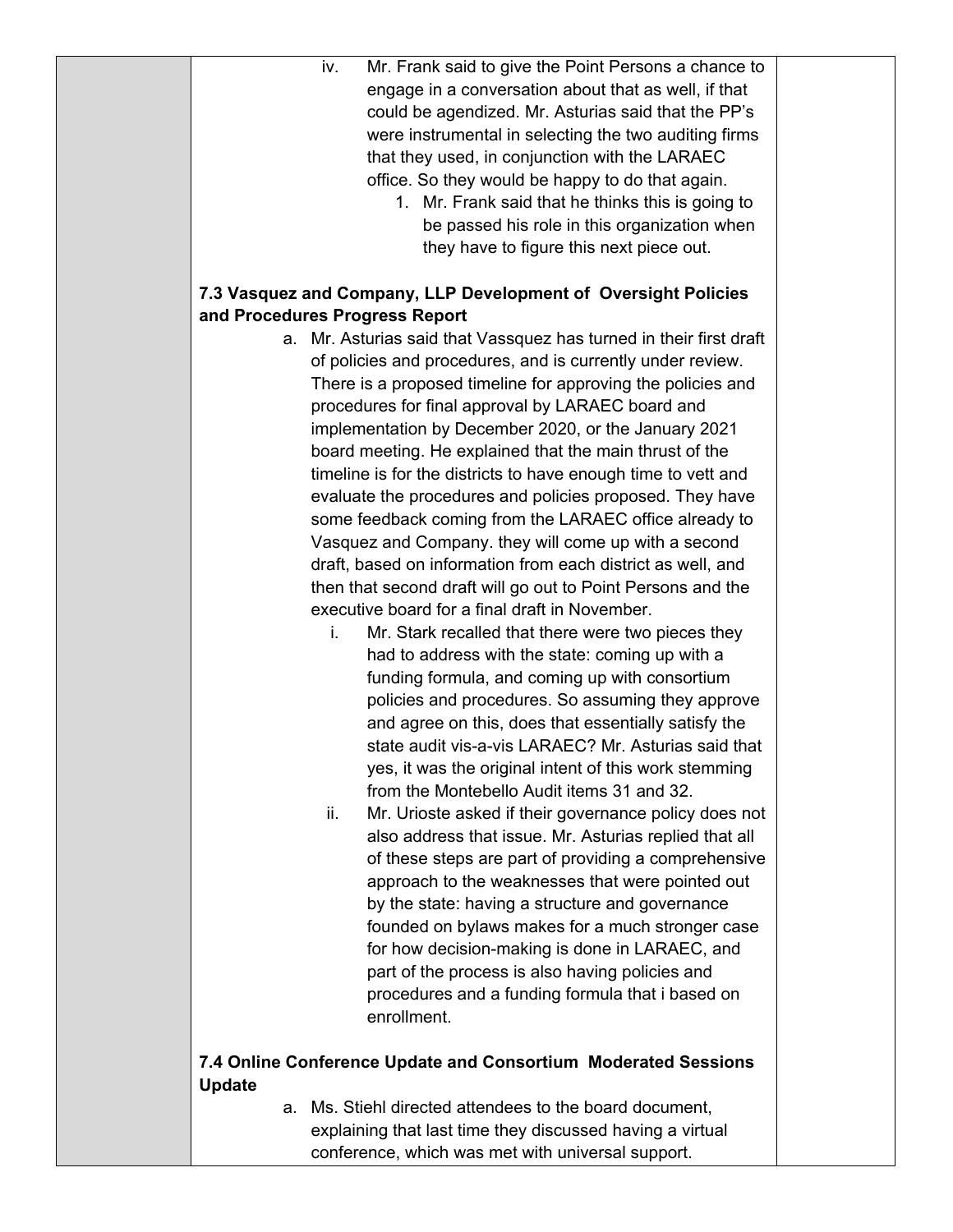| i.    | The LARAEC Office had a meeting with the Point                                                                |  |
|-------|---------------------------------------------------------------------------------------------------------------|--|
|       | Persons to work out specifics and come up with a                                                              |  |
|       | detailed report and budget. They decided Friday,                                                              |  |
|       | September 25th would be an ideal date as an early                                                             |  |
|       | fall date that would still allow attendees to get their                                                       |  |
|       | school year started.                                                                                          |  |
| ii.   | There's also a number of other conferences going                                                              |  |
|       | on that have switched over to virtual conferences in                                                          |  |
|       | the fall, and they wanted to avoid those dates.                                                               |  |
| iii.  | They are looking at a half-day conference of 4 to 6                                                           |  |
|       | hours in the afternoon, since it seemed to be the                                                             |  |
|       | best time for everybody, and they will figure out the                                                         |  |
|       | time based on the activities and how many sessions                                                            |  |
|       | they want to get in, and what they figure out in terms                                                        |  |
|       | of speakers.                                                                                                  |  |
| iv.   | They decided to go with a simpler platform using                                                              |  |
|       | Zoom Webinar, using Sched, which is their current                                                             |  |
|       | conference management software. They'll use                                                                   |  |
|       | standard zoom rooms for sessions and the LARAEC                                                               |  |
|       | website.                                                                                                      |  |
| V.    | The Point Persons talked passionately about                                                                   |  |
|       | acknowledging collaboration between districts,                                                                |  |
|       | consortia, and outside agencies. So they thought                                                              |  |
|       | they might have collaboration awards as part of their                                                         |  |
|       | next conference.                                                                                              |  |
| vi.   | Since they have a short timeline, the Point Persons                                                           |  |
|       | were agreeable to simplifying the award nomination                                                            |  |
|       | and selection timeline and process, with districts                                                            |  |
|       | nominating the award winners, and districts and                                                               |  |
|       | Point Persons selecting between 8-12 winners.                                                                 |  |
| vii.  | They have also been talking about reaching out to 3-                                                          |  |
|       | 5 exhibitors that are specific towards having a virtual                                                       |  |
|       | conference: vendors that deal with software or web-                                                           |  |
|       | based solutions for schools who can "sponsor" the                                                             |  |
|       | conference and help offset some of the costs, as                                                              |  |
| viii. | well as sponsor the collaboration awards.                                                                     |  |
|       | They will also reach out to presenters that they had<br>from the last conference and see which ones still fit |  |
|       | with what they're doing in the virtual conference,                                                            |  |
|       | particularly with remote instruction.                                                                         |  |
| ix.   | They are going to distinguish them from other                                                                 |  |
|       | summits and conferences by focusing on teacher                                                                |  |
|       | and school sites so they can go back and implement                                                            |  |
|       | something right away with students.                                                                           |  |
| Х.    | With plenary speakers, a virtual conference reduces                                                           |  |
|       | costs and opens up the field more. They love the                                                              |  |
|       | speaker they picked last time, many of the teachers                                                           |  |
|       | and faculties have read his book, and the speaker                                                             |  |
|       | George Curtis (?) is still very relevant now as a big                                                         |  |
|       |                                                                                                               |  |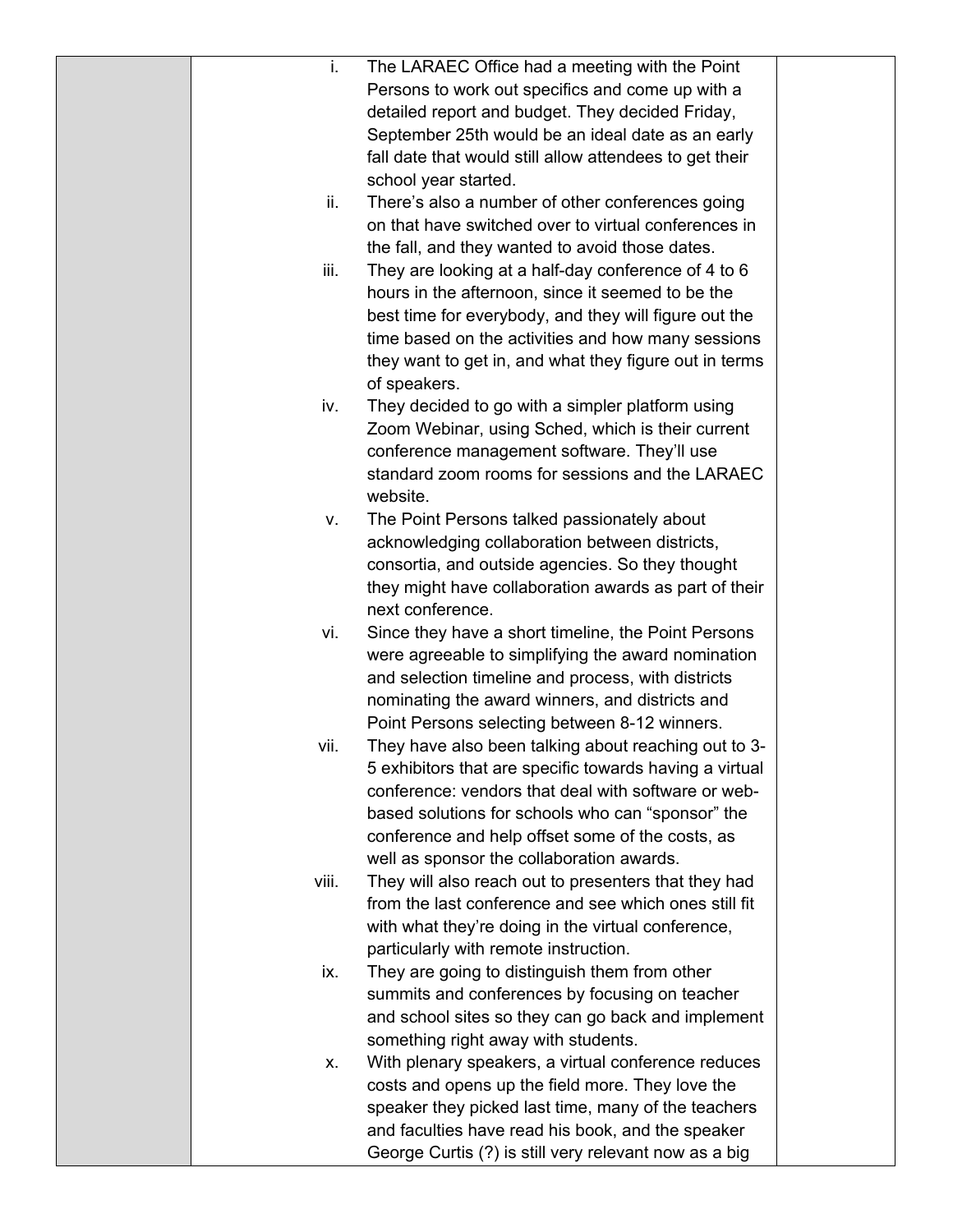proponent of technology learning tools and blended learning. They were talking about reaching out to him since they gave him a deposit for the spring and seeing if he could do something for their virtual conference at a reduced cost.

- xi. For the budget, they hashed out a simple budget, which Ms. Stiehl summarized. She noted if they have some exhibitors they can potentially offset costs. They'd still like it to look and feel like the actual conference. They'd like to also have some iPad studio equipment to use for clean video content. Since some schools are thinking of coming back in the fall, they're looking at producing advertising banners and posters as well. All told, it would be between \$11,000 and \$12,000, roughly.
- b. Mr. Frank loved the Collaboration Awards, and asked where the idea came from. Ms. Stiehl explained that after the Innovation Awards were selected, Dr. Mullen brought up that she wanted to focus on the collaboration between districts.
- c. Ms. Stiehl added that at the last board meeting, they talked about having moderated sessions done as soon as possible before this meeting.
	- i. They met with point persons and came up with a whole plan and schedule, they had booked some presenters, and then a lot of things changed between this meeting and last meeting, including civil unrest when they planned to have moderated sessions.
	- ii. It was felt that now and in the summer was not the best time to do them, and that people needed some off-time right now. So they decided to put them in the fall, and they thought it would be a great idea to have the moderated sessions come after the virtual conference so they use the virtual conference as a springboard. They are looking at Tuesday and Friday afternoons for an hour; they'll be subjectmatter specific with a teacher showcase of some kind, then sharing open resource materials and having some discussion time for teachers and presenters.
	- iii. Ms. Jacquez asked, regarding UTLA members, if they have a set number of days that they can't meet, because theirs is Tuesdays and Fridays. Ms. Stiehl was not aware of that, but they can go back to the Point Persons and re discuss the dates with this new information.

## **7.5 Action Planning Teams: Update**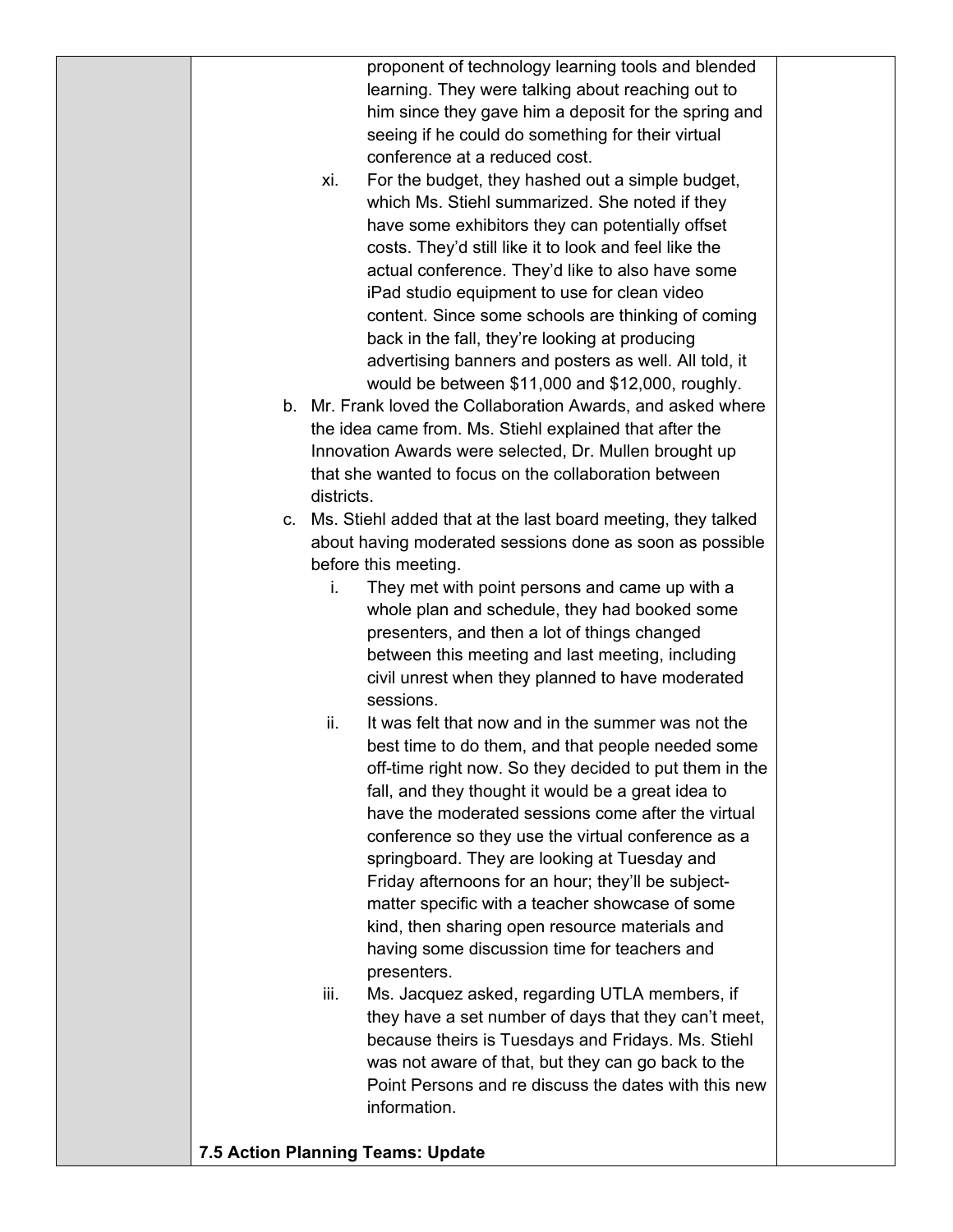|  |          | a. Mr. Gorence directed board members to the board packets, |  |
|--|----------|-------------------------------------------------------------|--|
|  |          | saying that he wanted to shout out to all the APT members   |  |
|  |          | who were nominated or received an innovation award. He      |  |
|  |          | added that the board members may remember that at the       |  |
|  |          | May 20 meeting they talked about re engaging the APT's,     |  |
|  |          | and understanding the status of the teams, their viability, |  |
|  |          | needs, and the works in process and work that may need to   |  |
|  | be done. |                                                             |  |
|  | i.       | To that end, he and Ms. Stiehl put together a survey        |  |
|  |          | that included those items so they could begin a             |  |
|  |          | conversation with the co-chairs of those teams. That        |  |
|  |          | survey targeted those items the board found as a            |  |
|  |          | priority: work completed, work to be done, timeline         |  |
|  |          | for completion, and additional gaps in service. They        |  |
|  |          | added this item as they felt it was important to            |  |
|  |          | identify any additional work that the APT's identified      |  |
|  |          | to inform choices and information for the annual plan       |  |
|  |          | that's coming up.                                           |  |
|  | ii.      | They also added an item for how the move to remote          |  |
|  |          | learning may have required a revision or change in          |  |
|  |          | any of the action items. They also created a fillable       |  |
|  |          | sign-in sheet to track participation during the PPT         |  |
|  |          | meeting so districts would be aware of who                  |  |
|  |          | participated.                                               |  |
|  | iii.     | Once they created the survey, they reached out to           |  |
|  |          | the co-chairs the week of May 25 to review the              |  |
|  |          | survey, and he and Ms. Stiehl were impressed with           |  |
|  |          | how quickly, professionally, and passionately the           |  |
|  |          | APT's got in touch with them.                               |  |
|  | iv.      | The report in front of the board currently was just         |  |
|  |          | meant to give an update and a background. Of note,          |  |
|  |          | as they got those surveys back, a couple things that        |  |
|  |          | they discussed was that the short turnaround time           |  |
|  |          |                                                             |  |
|  |          | was so professional and quick. They feel it will be         |  |
|  |          | helpful to go back to the APT co-chairs and teams to        |  |
|  |          | refine their questions and target the information that      |  |
|  |          | they're looking for. They felt that in this short           |  |
|  |          | turnaround the APT's did a wonderful job of                 |  |
|  |          | providing content, but they need to focus a bit more        |  |
|  |          | on certain items.                                           |  |
|  |          | 1. For example, they had asked about a                      |  |
|  |          | timeline; some responses said that they                     |  |
|  |          | needed more time, so they want to look at a                 |  |
|  |          | timeline specifically to complete those                     |  |
|  |          | activities. And they want to look more into                 |  |
|  |          | those identified gaps to inform the content                 |  |
|  |          | and structure of the annual plan.                           |  |
|  |          | 2. Lastly, they were struck by the passion of the           |  |
|  |          | responses of the APT's that had to do with                  |  |
|  |          |                                                             |  |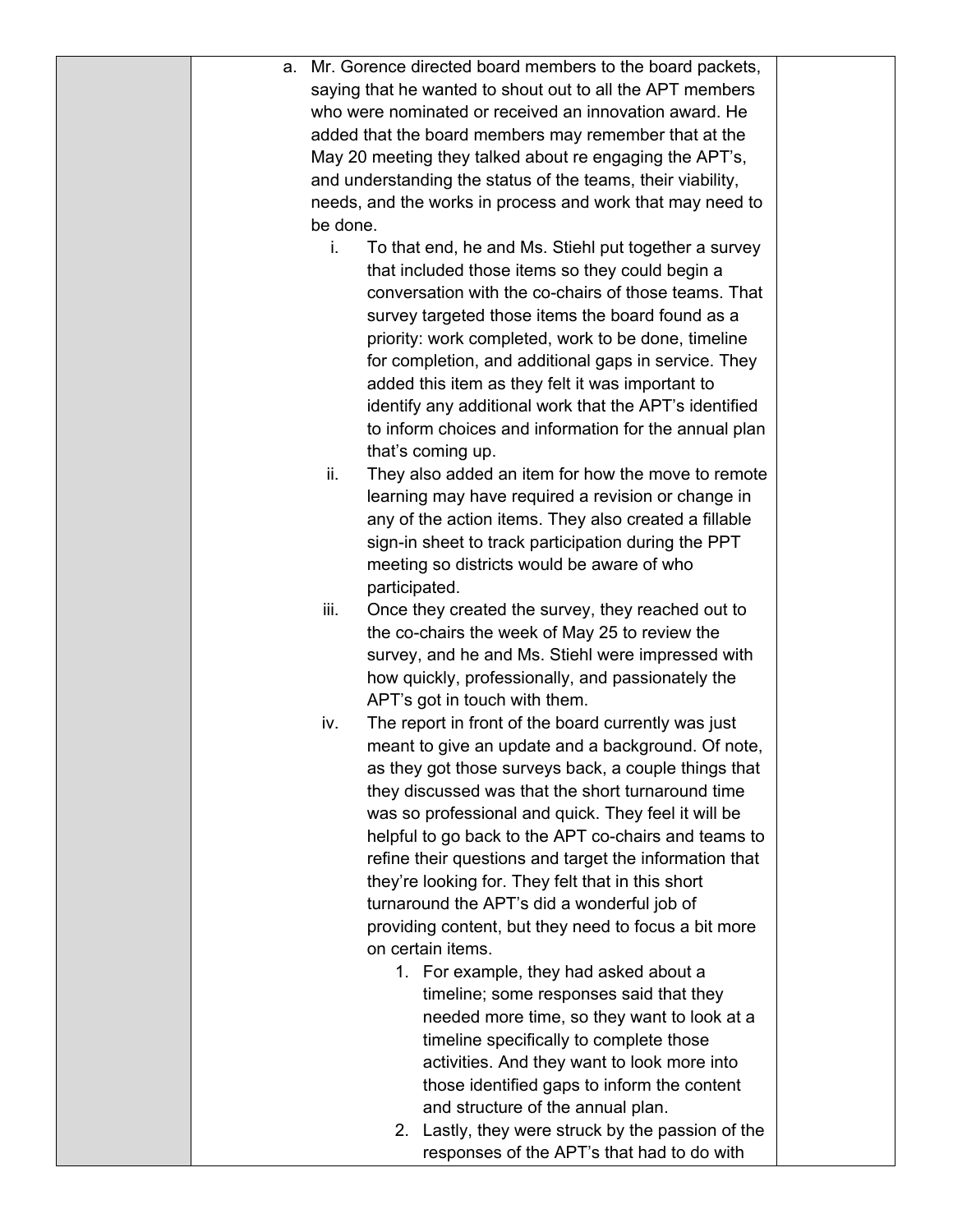their commitment to carrying on service even in a remote learning environment. Some of the questions didn't have a lot to do with that content, but a lot of the APT members wanted to share how the districts were engaging their students in a remote learning environment.

- b. Mr. Stark asked if they would consider, since it's nice to have flexibility around some of these groups, and there is scope of work and some well-defined parameters; they also have unique challenges that have cropped up, and it would be great if they could bring some problems of practice into these groups to leverage the expertise of some of these folks that may have figured certain things out. And LAUSD would love to work with the college or maybe other partners. For example, clinical externships. It might be helpful to leverage these groups around problems of practice coming up that are unique and maybe not part of the original scope of their duties, but would be really valuable given some of the challenges they are facing.
- c. Mr. Gorence said that they can certainly do that. He asked if it was the board's desire to take a look at how they might pragmatically reconfigure the action items for the APT's in order to target some of the items that Mr. Stark just mentioned.
	- i. Mr. Frank said he would vote yes on that.
	- ii. Ms. Montes said that for sure they have to be a consideration in what is happening and they may be a priority or they may be a consideration within that action item. So however it needs to be included in that conversation.
	- iii. Mr. Stark added that they should connect with the Point People around whether there are topics that have come up in their districts that have risen to the top of their list that weren't a priority just a few months ago. He does not want to take people off of their original scope of work, but as appropriate.
	- iv. Mr. Frank added that there are some technologies that it's becoming clear are very useful, both on the credit and non-credit side. He thinks it would be a rich conversation.
- d. Mr. Stark added that he thinks that would facilitate going deeper on a few issues that they have been trying to crack around articulation. And if they are leaning toward healthcare as a consortium, they can prioritize some of those articulations as part of it.
	- i. Mr. Frank added that his big issue is there are probably some grants out there right now related to reentry opportunities. He doesn't know if that could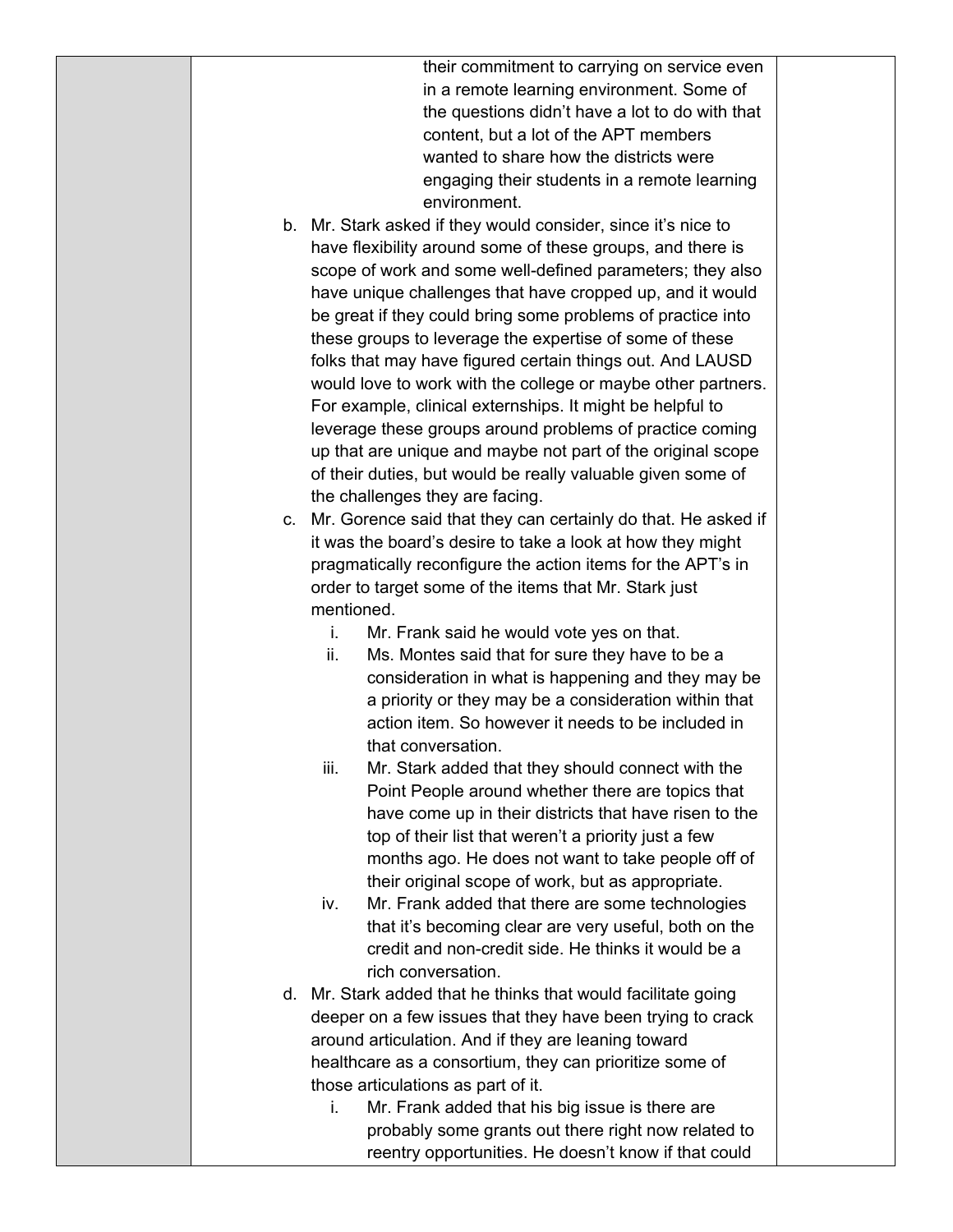| translate into the APTs, but that might be a better  |  |
|------------------------------------------------------|--|
| place for it to be than even at the board level.     |  |
| Iringto said that he would like to see them complete |  |

| e. Mr. Urioste said that he would like to see them complete |
|-------------------------------------------------------------|
| some of the items on here, such as the universal form, and  |
| the other one that looks promising is the adults with       |
| disabilities, and the assessments. He'd like to get some of |
| the things done here as well as some other tasks. He does   |
| not want to take on new things when some things are still   |
| pending.                                                    |

- f. Mr. Gorence said that the information on the report is meant to be just an update and not comprehensive because they do need to go back. He feels like it will be more rewarding if they have a chance to go back and pick up some of that information.
	- i. With counseling, they felt they were really near to completing that universal form that would be a comprehensive orientation. The challenge for LARAEC with a lot of this is for some districts, they are already in summer. So the challenge is about reengagement with personnel on summer break, and their availability.
	- ii. He added that they might need guidance from the board on their member districts, and how that might work for them.
	- iii. Regarding the Pathways APT, they were in process of completing the Pathway map, but they did indicate that summer has made it challenging for them to reengage.
	- iv. For Workforce, they completed the list of available resources. The co-chairs felt very good about their positioning with those resources. They do feel that for some of the other work as a group the deadlines need to be pushed back, and expressed concern about work through summer.
	- v. For Professional Development, they had compiled their survey, and they wanted to survey teachers, counselors, advisors, staff, and so on to get their fields' input on PD. But again, they were running out of time and needing to push that into the fall.
	- vi. And as Mr. Urioste indicated with adults with disabilities, the co-chair was really positive with the work they'd done so far, but theirs is a heavy lift and they do need more time to do the things they need to do.

|                     |               |    | ao.                                    |             |
|---------------------|---------------|----|----------------------------------------|-------------|
| <b>Board Member</b> | <b>LAUSD:</b> |    |                                        | Mr. Stark   |
| <b>Reports</b>      |               | a. | Mr. Stark ceded his time to Mr. Frank. |             |
|                     | <b>BUSD:</b>  |    |                                        | Mr. Urioste |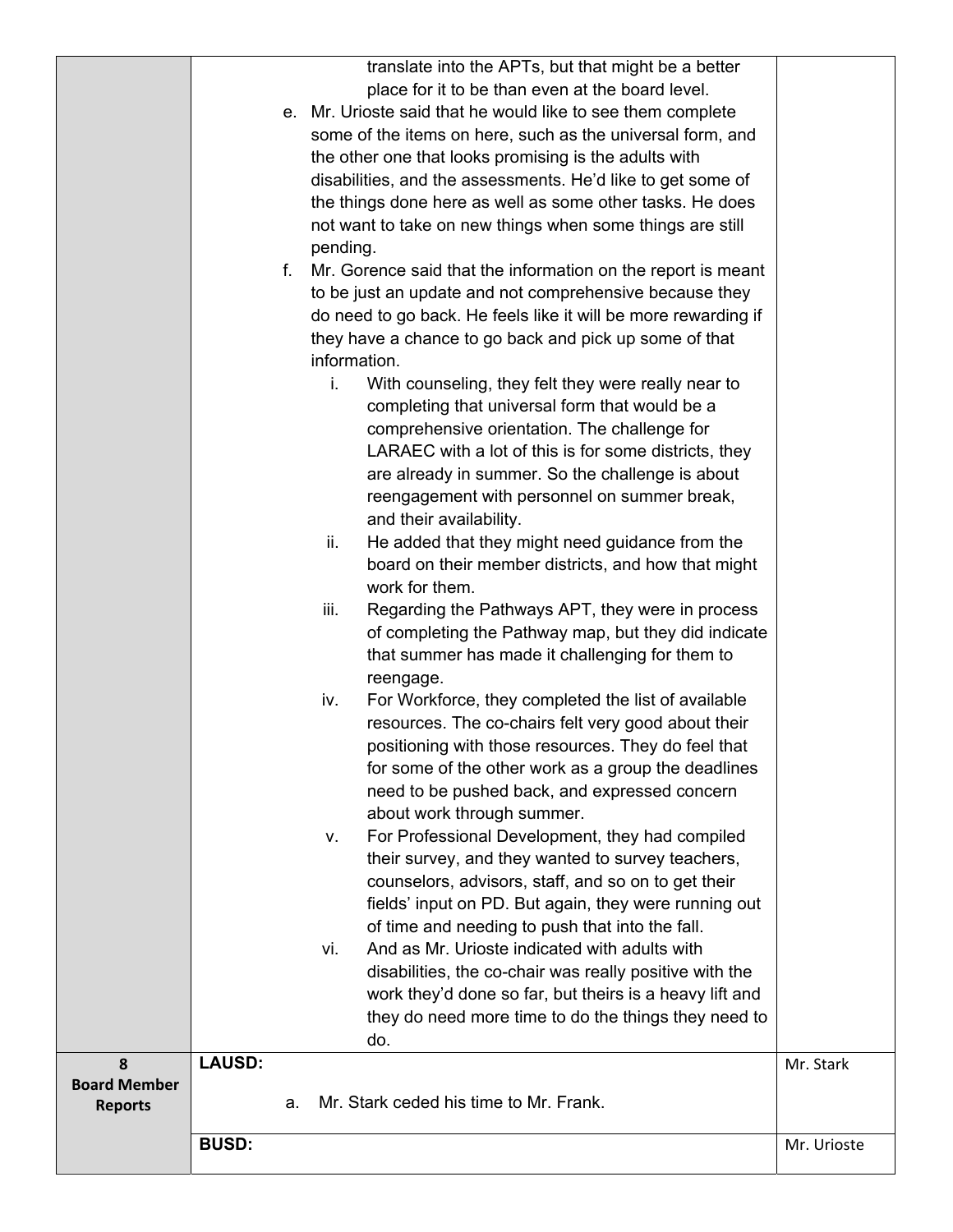|               | a. | No report.                                                                                                                                                                                                                                                                                                                                                                                                                                                                                                                                                                                                                                                                                                                                                                                                                                                                                                                                                                                                                                                                                                                                                   |             |
|---------------|----|--------------------------------------------------------------------------------------------------------------------------------------------------------------------------------------------------------------------------------------------------------------------------------------------------------------------------------------------------------------------------------------------------------------------------------------------------------------------------------------------------------------------------------------------------------------------------------------------------------------------------------------------------------------------------------------------------------------------------------------------------------------------------------------------------------------------------------------------------------------------------------------------------------------------------------------------------------------------------------------------------------------------------------------------------------------------------------------------------------------------------------------------------------------|-------------|
|               |    |                                                                                                                                                                                                                                                                                                                                                                                                                                                                                                                                                                                                                                                                                                                                                                                                                                                                                                                                                                                                                                                                                                                                                              |             |
| <b>LACCD:</b> |    |                                                                                                                                                                                                                                                                                                                                                                                                                                                                                                                                                                                                                                                                                                                                                                                                                                                                                                                                                                                                                                                                                                                                                              | Mr. Frank   |
|               | a. | Mr. Frank said that LACCD is 100% online this summer,<br>and they are almost all online in the fall at this point. The<br>hard-to-convert classes and those they were unable to<br>complete, mostly because of clinical or other requirements,<br>those are going to be the first ones that are going to get<br>back on their campuses. They are doing a short-form for<br>applications to the community colleges for those that are in<br>non-credit or adult education. The short-form process is<br>going to be implemented this July and August. He thanked<br>LARAEC for their gift of a flower arrangement, and for a<br>memorable day and morning.                                                                                                                                                                                                                                                                                                                                                                                                                                                                                                    |             |
| <b>MUSD:</b>  |    |                                                                                                                                                                                                                                                                                                                                                                                                                                                                                                                                                                                                                                                                                                                                                                                                                                                                                                                                                                                                                                                                                                                                                              | Ms. Jacquez |
|               | a. | Ms. Jacquez said that they did accomplish their drive-<br>through graduation celebration June 5th with adult staff,<br>students, and board members, as well as their director. A<br>lot of participants said it was the best it's ever been, very<br>festive and intimate. They are also focusing on distance<br>learning, trying to improve it for now and figure out what<br>lies ahead in the fall. Currently they got emergency<br>approval for a CNA course to continue with clinical skills.<br>So those students are able to complete the hours for this<br>month in the beginning of July. Other than that, they are on<br>break as well for teachers and staff until July 6. Their<br>summer program begins July 6th, and registration starts<br>June 22 online.                                                                                                                                                                                                                                                                                                                                                                                    |             |
| <b>CCUSD:</b> |    |                                                                                                                                                                                                                                                                                                                                                                                                                                                                                                                                                                                                                                                                                                                                                                                                                                                                                                                                                                                                                                                                                                                                                              | Ms Montes   |
|               | a. | Ms. Montes said that Culver City adult school ended its<br>year with a virtual graduation, and it was attended by their<br>entire board and cabinet in addition to teachers and<br>students. Sadly, it was the first adult school graduation she<br>has missed since 1986. But they appreciated that Mr.<br>Asturias was present and Ms. Stiehl helped with logistics,<br>and he thanked them both. The school is on break right<br>now with a skeleton staff in the office preparing for summer<br>programs: five-week programs for ESL, ABE, and ASC<br>classes throughout the day. She summarized the<br>curriculums of the new ABE classes, and said they would<br>offer High School Diploma and High Set programs. They<br>are also piloting the remote CASAS testing through the<br>summer. They are planning on starting the new school<br>year in distance learning, with the potential for in-person<br>offerings. Also, she'd like to announce that Ruth Morris<br>who was hired this past year as Assistant Principal for<br>Culver City Adult School will be taking over as the point<br>person for CCUSD beginning this school year. Ms. Montes |             |